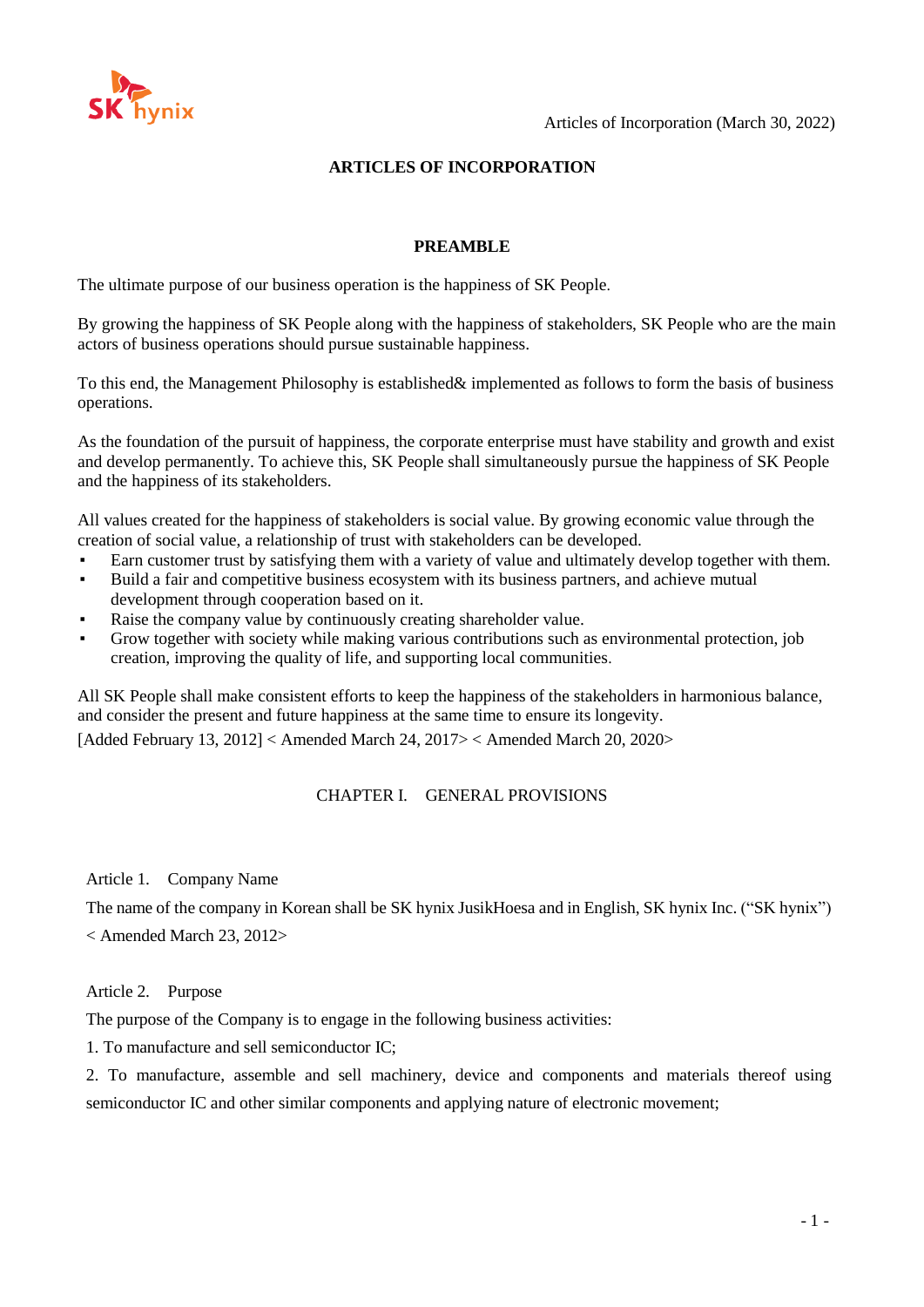

3. To develop and lease computer;

4. To manufacture, sell and lease electronic or electric or communication equipment, device and component thereof, and to provide the related service;

- 5. To manufacture part of machinery and tooling;
- 6. To conduct technical research and to provide the service;
- 7. To lease electronic or electric equipment;
- 8. To manufacture, sell, lease and service equipment related to special communication (satellite communication, etc.);
- 9. Deleted < February 25, 2003>
- 10. To provide information service;
- 11. Publishing business;
- 12. Trading business;
- 13. Deleted < February 25, 2003>;
- 14. To sell and lease real estate;
- 15. Deleted < February 25, 2003>;
- 16. Deleted < February 25, 2003>;
- 17. Deleted < February 25, 2003>;
- 18. Deleted < February 25, 2003>;
- 19. To generate electricity;
- 20. Construction business;
- 21. Deleted < February 25, 2003> 22. Deleted < February 25, 2003>;
- 23. To manufacture electronic tubes;
- 24. Deleted < February 25, 2003>;
- 25. Deleted < February 25, 2003>;
- 26. Deleted < February 25, 2003>;
- 27. Warehousing business;
- 28. Parking lot business; <Newly Inserted, March 26, 1999>
- 29. Deleted < February 25, 2003>;
- 30. Deleted < February 25, 2003>;
- 31. Satellite communication business; <Newly Inserted, March 24, 2000>
- 32. To lease telecommunication line facility; <Newly Inserted, March 24, 2000>
- 33. E-business and internet-related business. <Newly Inserted, March 24, 2000> and
- 34. Investment and business related to items mentioned above <Newly Inserted, February 25, 2003>
- 35. To provide lifelong education and operate lifelong education facility. <Newly Inserted, March 20, 2020>

Article 3. Location of the Head Office and Branches

(1) The head office of the Company shall be located in Icheon, Gyeoggi-do, Republic of Korea ("Korea").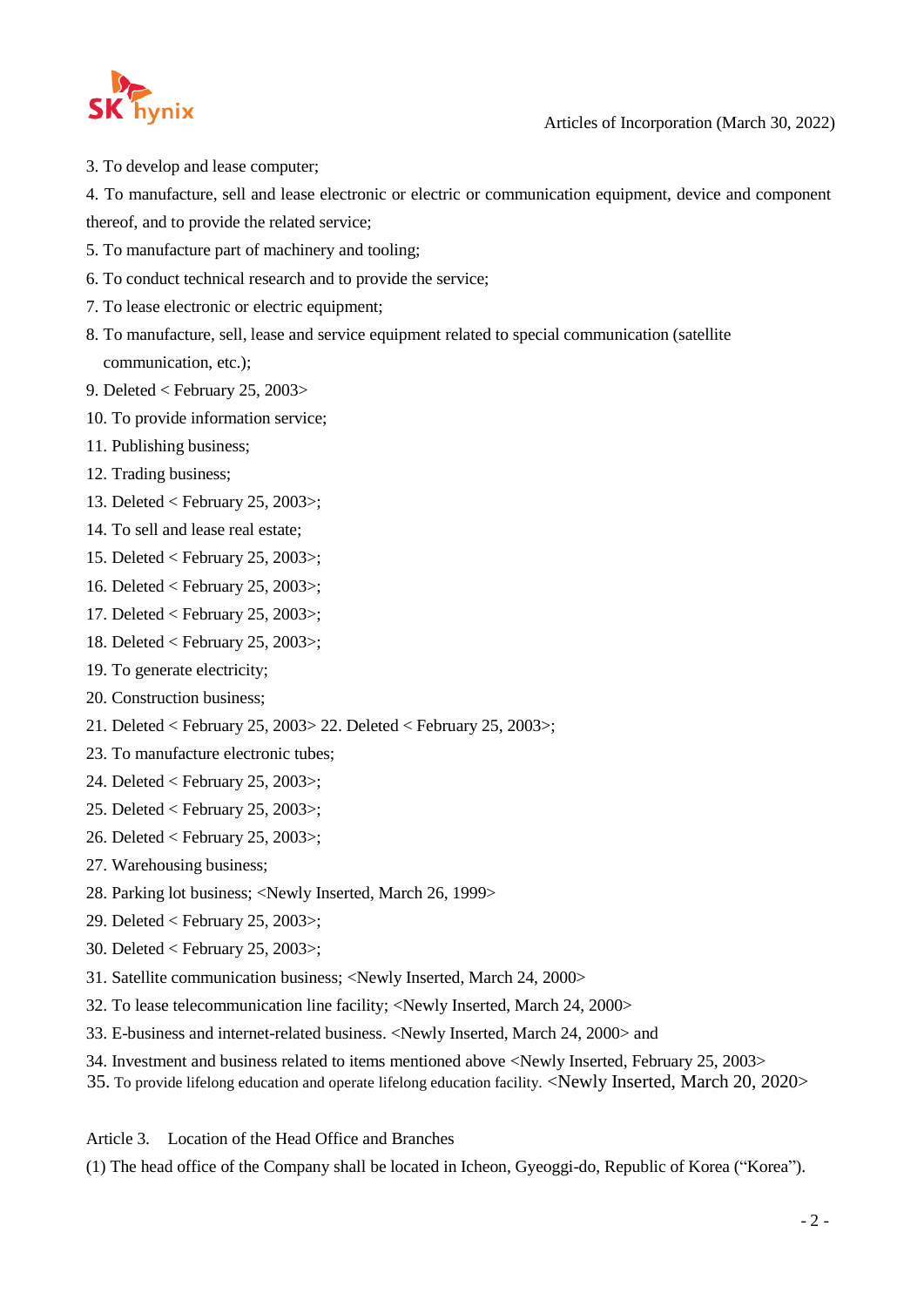

(2) Branches, offices and subsidiaries may be established elsewhere by resolution of the Board of directors of the Company (the "Board").

Article 4. Notices

Public notices by the Company shall be given, when necessary, by inserting them in the internet homepag[e](http://www.skhynix.com/) [\(www.skhynix.com\)](http://www.skhynix.com/) of the Company. If such internet homepage is not available due to a network problem or an unavoidable obstacle, etc., such notices may be given in the Hankuk Kyongje Shinmun, daily newspapers published in Seoul. <Amended March 23, 2012>

# CHAPTER II. SHARES

# Article 5. Total Number of Authorized Shares

The total number of shares which the Company is authorized to issue ("Authorized Shares") is 9,000,000,000.

Article 6. Face Value

The shares to be issued by the Company shall have a face value of 5,000 Won per share.

Article 7. Shares to be Issued at the time of Incorporation The Company shall issue 50,000 shares at the time of incorporation.

Article 8. Types of Shares

(1) The types of shares to be issued by the Company shall be registered common shares and registered different classes of shares. <Amended March 23, 2012>

(2) The types of different classes of shares to be issued by the Company shall be preferred shares having preferential rights as to the dividend of profit without voting rights (herein after as to "Non-voting preferred shares"), convertible shares, redeemable shares, and other shares with the mixture the whole or a part of such shares. <Newly inserted March 23, 2012>

Article 8-2. Number and Contents of Preferred Shares

(1) The Company may issue Non-voting preferred shares; provided, however, that the number of the Nonvoting preferred shares shall not exceed 25 per cent of total number of shares issued.<Amended March 26, 1999, March 29, 2001, February 25, 2003, March 26, 2004, March 23, 2012>

(2) The dividends on Non-voting preferred shares shall be paid by cash in preference according to the preferred rate determined by the Board. In such case the Board shall determine such rate in light of dividend rates of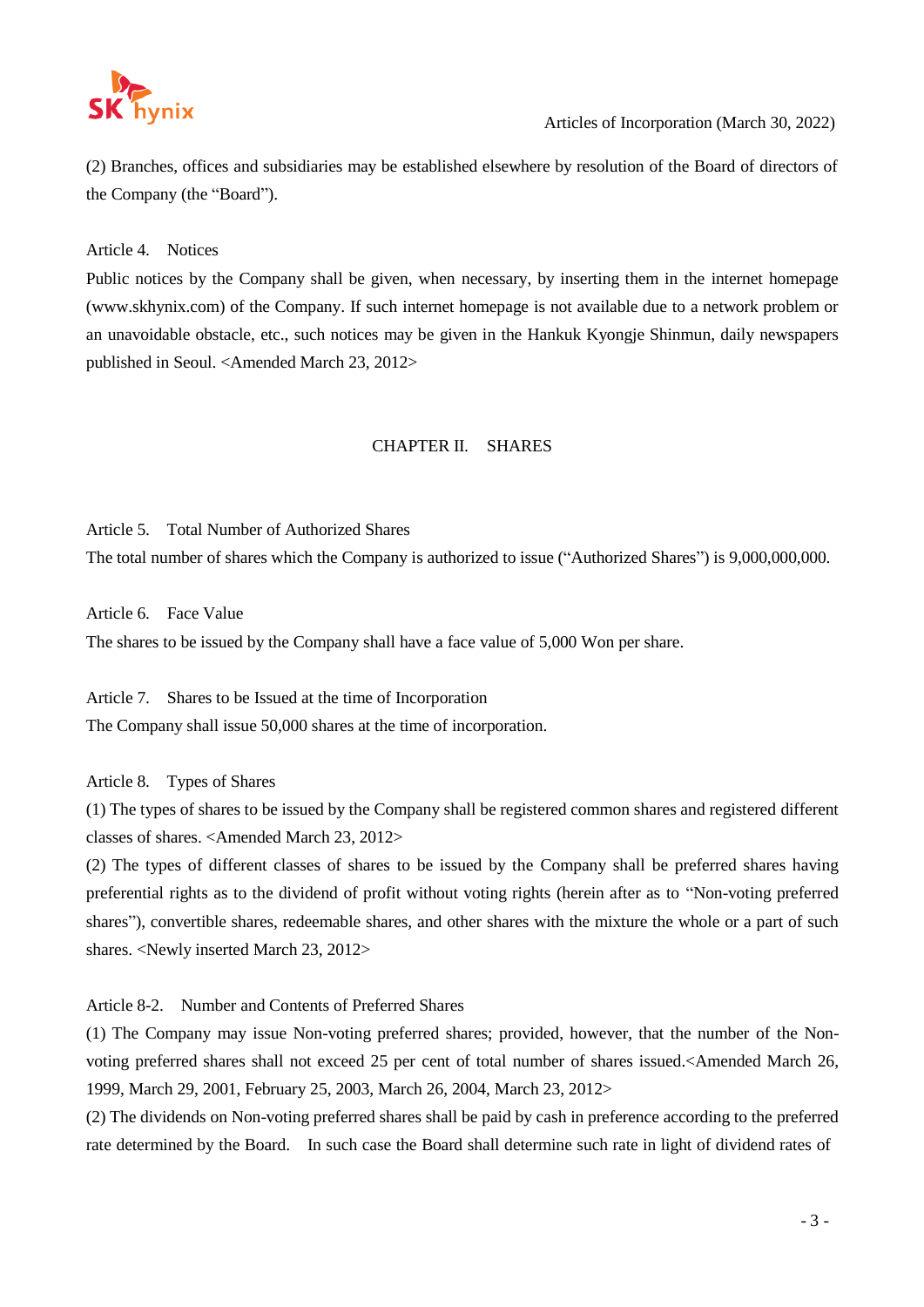

recent 3 years, necessity of fund raising, market conditions and all other circumstances relating to the issue of different classes of shares. <Amended March 23, 2012>

(3) In case the dividend rate on common shares is higher than that on Non-voting preferred shares, whether the amount of such excess should be distributed on a pro rata basis amongst the holders of the common shares and those of preferred shares or should not be distributed at the time of the resolution of the Board. <Amended March 23, 2012>

(4) In case the prescribed dividends have not been distributed to the holders of the Non-voting preferred shares during a certain fiscal year, whether the cumulative dividends that have been unpaid up to that point should be distributed preferentially at the time of dividend distribution for the following fiscal year or should not be distributed at the time of dividend distribution for the following fiscal year at the time of the resolution of the Board. <Amended March 23, 2012>

(5) In case where a resolution not to pay the prescribed dividends on Non-voting preferred shares is adopted, Non-voting preferred shares will be deemed to have voting rights, from the date of the general meeting of shareholders immediately following the general meeting of shareholders at which such resolution was adopted until the last day of the general meeting of shareholders at which a resolution to pay preferred dividends is adopted; provided, however, that the Board may determine that the Non-voting preferred shares will not be deemed to have voting rights. <Amended March 29, 2001, March 26, 2004, March 23, 2012>

(6) Deleted. <March 23, 2001>

(7) In case of issuance of new shares, the Company shall allocate the common shares to the holders of Nonvoting preferred shares, but in case of bonus issues, the Company shall allocate shares of the same class to the holders of Non-voting preferred shares. <Amended March 23, 2012>

(8) The Board shall determine the duration of the Non-voting preferred shares at the time of issuance, within the scope not exceeding 10 years therefrom. The Non-voting preferred shares shall be converted into the common shares upon the expiry of such duration. However, if the dividends have not been paid on the Nonvoting preferred shares, such duration shall be extended to the full payment thereof. In case of redeemable shares issued pursuant to Article 8-4, if the shares are not redeemed within the above period, such duration shall be extended to the full redemption thereof. The provisions of Article 10-3 shall apply mutatis mutandis to the distribution of dividends for the shares to be issued upon conversion pursuant to this paragraph. <Amended March 23, 2012>

Article 8-3. Convertible Shares <Newly Inserted March 29, 2001>

(1) The Company may, by the resolution of the Board, issue shares (the "Convertible Shares") which can be convertible into common shares or different class of shares upon the choice of the Company or the shareholders, provided, however, that total number of shares issued shall not exceed 25 per cent of total number of shares issued. <Amended March 23, 2012>

(2) The total issuance price of the shares to be issued upon the conversion shall be equal to that of the underlying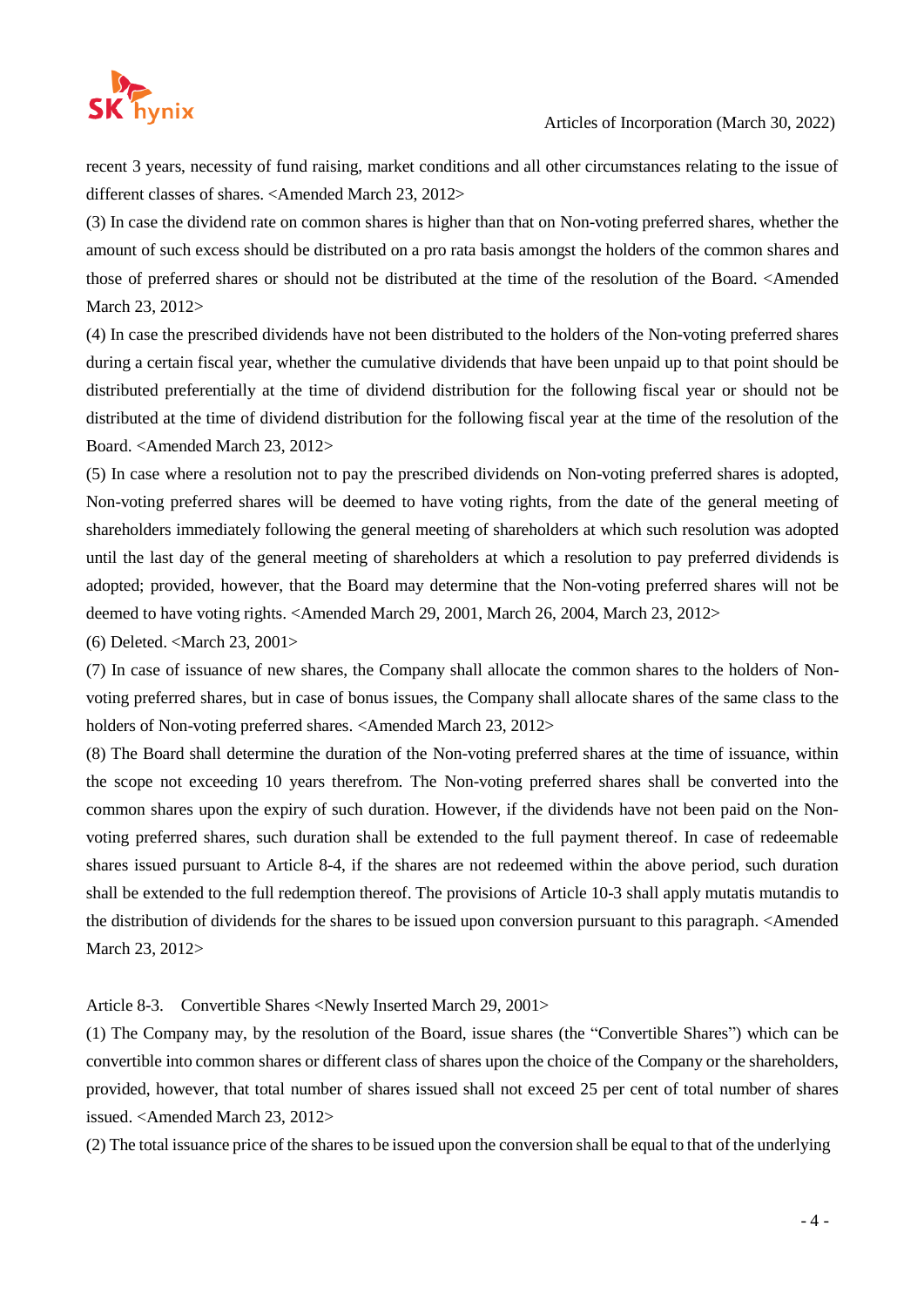

shares outstanding immediately before the conversion. The number of shares to be issued upon the conversion shall be that of the common shares or the preferred shares, as the case may be, before the conversion. <Amended February 25, 2003>

(3) The conversion period to be exercised by the Company or the shareholders shall be determined at the time of issuance by the Board within the range of one month to ten years from the issuance date. <Amended March 23, 2012>

Article 8-4. Redeemable Shares <Newly Inserted March 29, 2001>

(1) The Company may, by the resolution of the Board at the issuance thereof within 25 per cent of total number of shares issued, issue shares (the "redeemable shares") which can be cancelled with profits upon the choice of the Company or the shareholders. <Amended February 25, 2003>

(2) The redemption period to be exercised by the Company or the shareholders shall be determined at the time of issuance by the Board within the range of one month to ten years from the issuance date. Provided, however, the Company may redeem all or any part of redeemable shares before the end of redemption period. If the Company redeems only a part of the redeemable shares then outstanding, it shall redeem in proportion to the numbers of the redeemable shares held by the respective shareholders. A fraction of shares shall not be redeemed. <Amended February 25, 2003, March 23, 2012>

(3) The redemption price of the redeemable shares shall be resolved by the board of directors, considering one or more of their par value, their market price at the redemption, their issuance price or their issuance price plus fair interests considering market interests.

(4) The Company shall redeem the redeemable shares at the redemption date by cash.

(5) Deleted <March 23, 2012>

# Article 9. Types Share Certificates

The Company shall electronically register rights to be indicated on share certificates and subscription certificates in the electronic register instead of issuing share certificates or subscription certificates. <Amended March 22, 2019>

Article 10. Issuance of New Shares and Allocation

(1) The Company may issue new shares by a resolution of the Board in the following manners:

1. offering the existing shareholders an opportunity to make subscription for new shares in order to allocate new shares to the shareholders in proportion to the number of shares held by them;

2. to the extent that the number of newly-issued shares does not exceed 30% of the total issued and outstanding shares of the Company, offering specific person(s) (including shareholders of the Company) an opportunity to make subscription for new shares in order to allocate new shares to it(them) in a manner other than that prescribed under paragraph 1 above, where issuance of new shares is necessary to achieve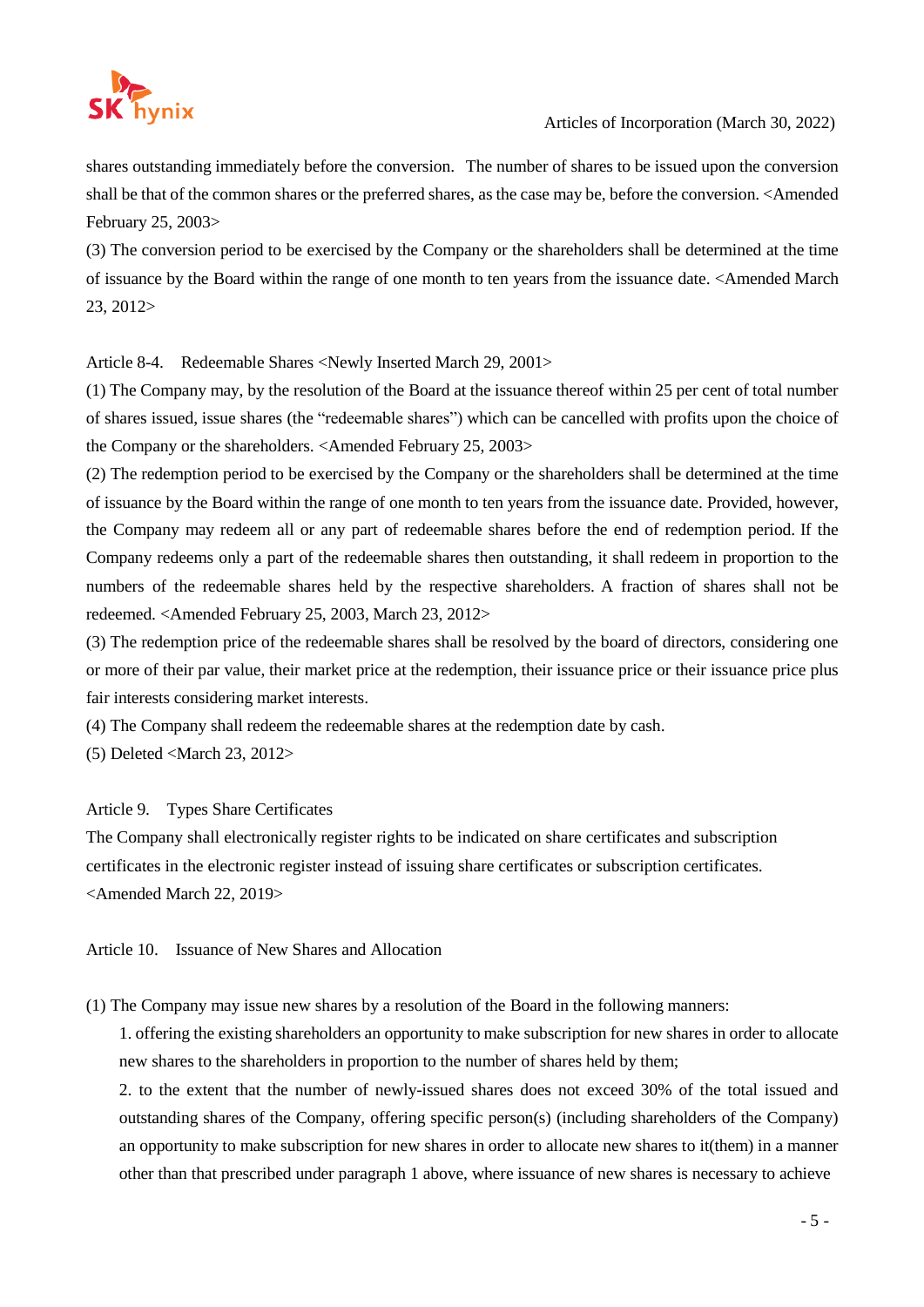

the managerial purpose of the Company including introduction of new technology, improvement of financial status, etc. The issuance of new shares under this paragraph 2 shall include, and shall not be limited to, the following:

(i) If the Company issues new shares for the issuance of depositary receipts in accordance with the provisions of the Capital Market and Financial Investment Business Act;

(ii) If the Company issues new shares to domestic or foreign financial institutions(In this subparagraph financial institutions shall mean a professional investor set forth in the provisions of Article 9, paragraph 5 of the Capital Market and Financial Investment Business Act, except for a Stock-listed corporation set forth in the provision of subparagraph 4 of paragraph 5 of Article 9 of the said Act and corporation, organization or private individual set forth in the provision of subparagraph 16 and 17 of paragraph 3 of Article 10 of the Enforcement Decree of the said Act), cooperating companies, strategic investors or foreign investors for the management purpose such as fund raising or introduction of technology;

(iii) If the Company issues new shares for capital contribution in kind;

(iv) If the Company issues new shares to the person set forth in (a) through (c), subparagraph 2 of paragraph 1 of Article 11 of the Enforcement Decree of the Capital Market and Financial Investment Business Act for its management necessity; and

(v) If the Company issues new shares to the financial institutions in order to convert the debt into capital.

3. to the extent that the number of newly-issued shares does not exceed 30% of the total issued and outstanding shares of the Company, offering unspecified persons (including shareholders of the Company) an opportunity to make subscription for new shares in a manner other than that prescribed under paragraph 1 above, and allocating new shares to those who have made subscriptions taking advantage of such opportunity.

(2) Where new shares are allocated in the manner pursuant to Section (1), paragraph 3 above, they shall be allocated through any of the following manners in accordance with a resolution adopted by the Board:

1. Allocating new shares to unspecified subscribers without categorizing persons who are offered an opportunity to subscribe for new shares;

2. Offering unspecified persons an opportunity to make subscriptions for new shares including the shares that have been allocated to the members of an employee stock ownership association under relevant laws but failed to get their subscriptions;

3. Offering unspecified persons an opportunity to make subscriptions for new shares for which a preferential opportunity has been given to shareholders to make subscriptions but failed to get their subscriptions;

4. Offering specifically categorized persons an opportunity to make subscriptions for new shares in accordance with reasonable standards prescribed by relevant laws, such as a demand forecast prepared by an investment trader or investment broker as an underwriter or intermediary.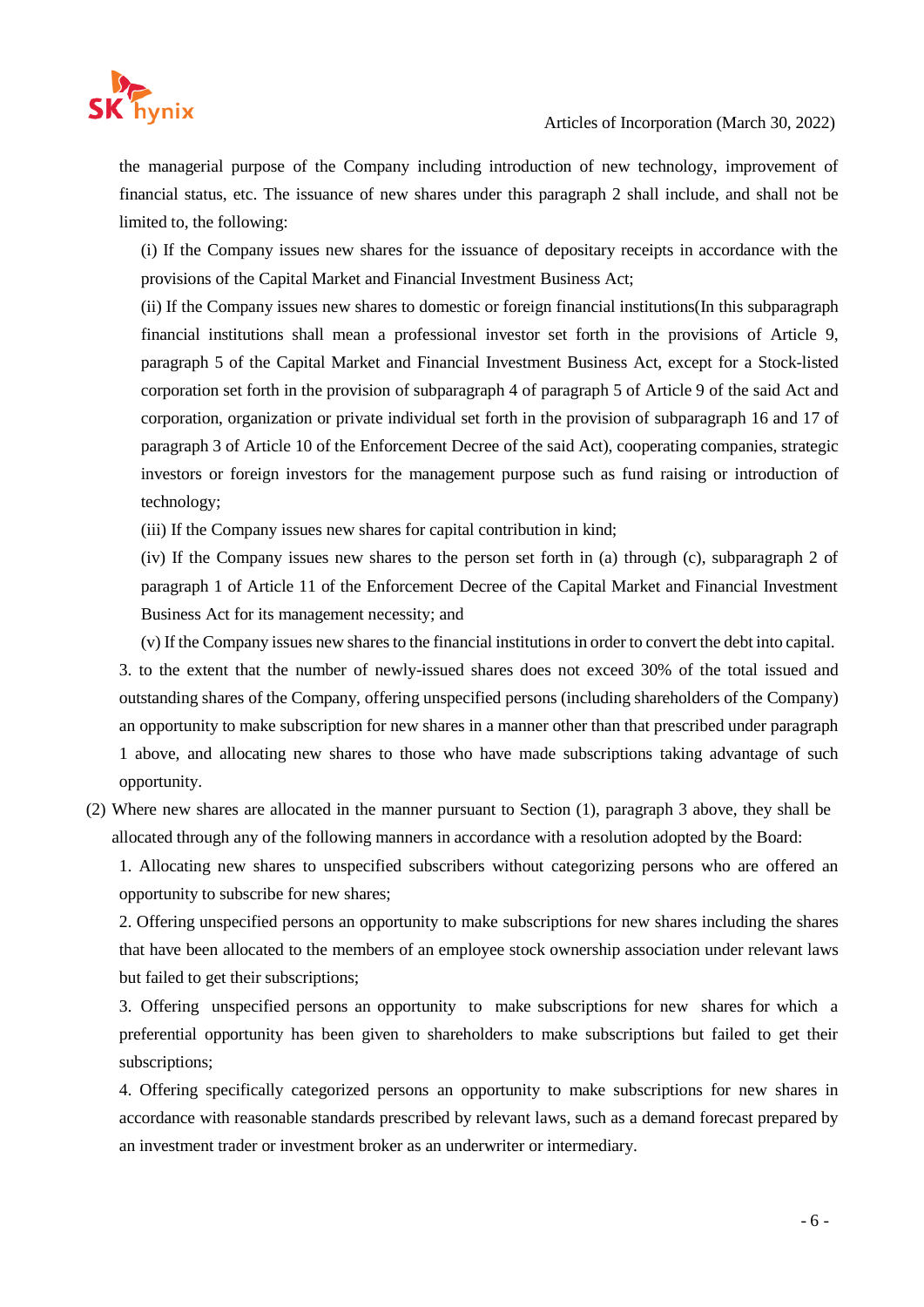

- (3) Where new shares are allocated in the manner pursuant to Section (1), paragraph 2 or 3 above, the Company shall notify the shareholders of, or announce to the public, the items prescribed in Article 416, paragraphs 1, 2, 2-2, 3 and 4, two weeks prior to the date of payment of the subscription amounts; provided, however, that such notice or announcement may be replaced by the public disclosure of the Report on Material Facts to the Financial Services Commission and Korea Exchange pursuant to Article 165-9 of the Capital Market and Financial Investment Business Act.
- (4) In the case of issuance of new shares in the manner pursuant to any paragraph of Section (1) above, the type, number, issue price, etc. of the new shares shall be determined by a resolution of the Board.
- (5) Any shares unsubscribed, or unpaid, by relevant due date after the allocation of new shares shall be disposed of by a resolution of the Board in accordance with relevant laws regulating the issue price, etc.
- (6) Any fractional shares remaining after the allocation of new shares shall be disposed by a resolution of the Board.
- (7) Where new shares are allocated in the manner pursuant to Section (1), paragraph 1, the Company shall issue certificates of pre-emptive right to the shareholders

[Entirely Amended March 24, 2017]

#### Article 10-2. Stock Option

(1) The Company may grant its officers and employees stock options pursuant to the provisions of Article 542- 3 of the Commercial Law by a special resolution of the General Meeting of Shareholders, within the scope not exceeding 15/100 of the total number of issued and outstanding shares; provided that the board of directors may resolve to grant stock options within the scope not exceeding 10/100 of the total number of issued and outstanding shares and to the extent permitted by applicable laws. In this case the Company should obtain the approval of the first general meeting of Shareholders to be held thereafter. <Amended March 26, 2009>

(2) The persons who are entitled to receive such stock options shall be officers, directors or employees of the Company who have contributed, or is capable of contributing, to the establishment, management, overseas marketing or the innovation of technology of the Company or any affiliate company, except for such officers or employees in any of the following categories:

- 1. Deleted <March 26, 2009>
- 2. Deleted <March 26, 2009>
- 3. Deleted <March 26, 2009>

(3) The shares to be issued upon the exercise of stock option (in case the Company pays the difference between the exercise price of stock option and the market price of such shares in cash or treasury shares, the shares which shall be the basis of the calculation of such differences) shall be common shares or different classes of shares in registered form, which shall be determined in the resolution pursuant to paragraph 1. <Amended March 23, 2012>

(4) The number of officers and employees, to whom the stock option is granted by the Company, shall not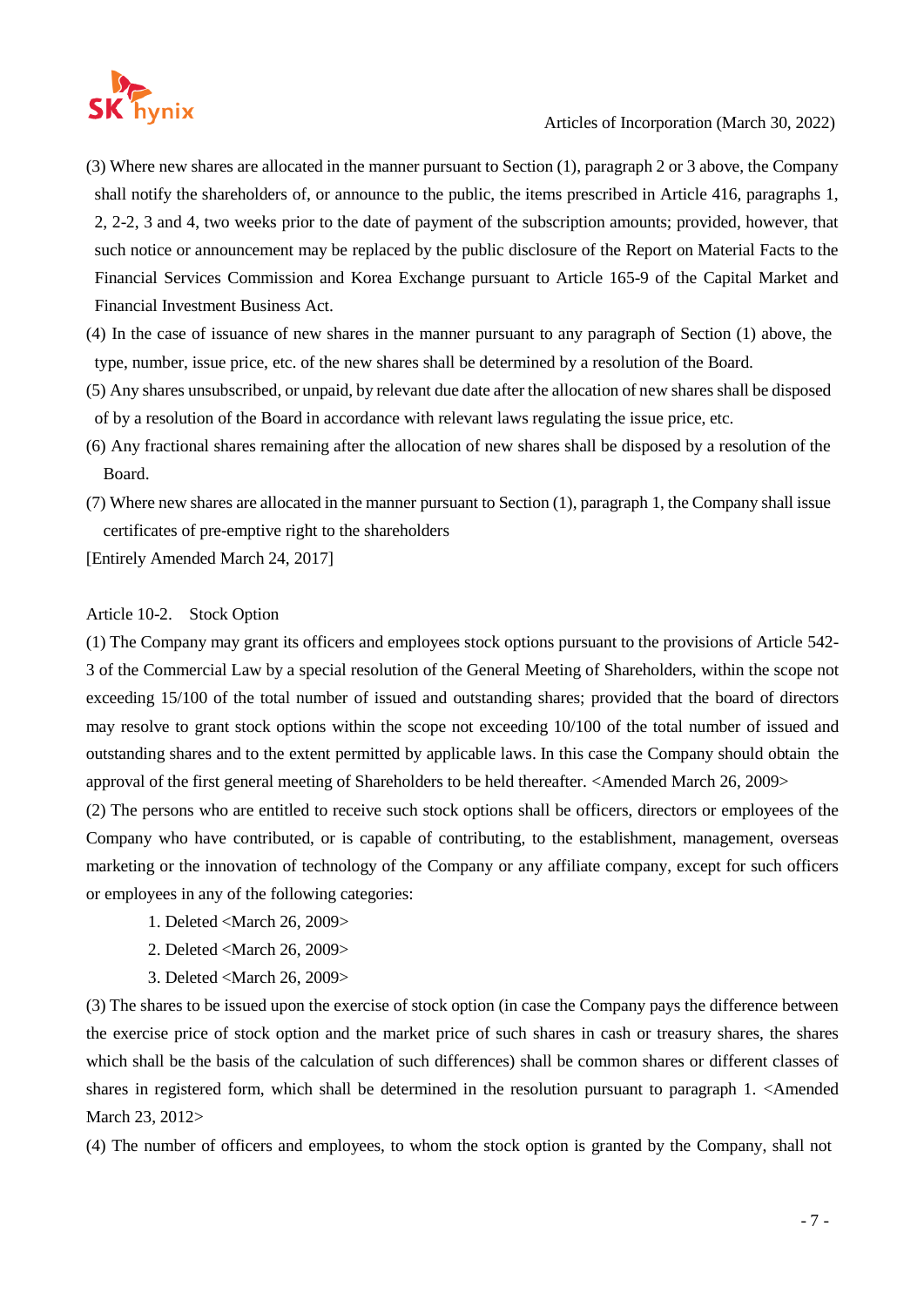

exceed 30/100 of the total number of officers and employees of the Company, and the total number of shares subject to the stock option to be given to one (1) officer or employee, shall not exceed 1/100 of the total number of shares issued and outstanding.

(5) The exercise price per share for stock option shall exceed the following prices. This shall also apply to the case of adjustment of such price after the granting of stock option.

1. In case of delivery of new shares, the greater price between the following prices:

a) Market price pursuant to Article 176-7, paragraph 3, subparagraph 1 of the Enforcement Decree of the Capital Market and Financial Investment Business Act as of the date of granting of stock option; or <Amended March 26, 2009, March 24, 2017>

b) Face amount of the concerned share.

2. In any other cases, the market price appraised pursuant to the above subparagraph (a).

(6) Stock options may be exercisable within five (5) years from the expiry of the period, not less than two (2) years from the resolution set forth in paragraph 1, which is determined in the resolution set forth in paragraph 1. <Amended September 7, 1999, March 24, 2000, March 29, 2001, March 26, 2004>

(7) The provision of Article 10-3 shall apply mutatis mutandis to the distribution of dividends on new shares to be issued by the exercise of the stock option.

(8) In the following instances, the Company may, by a resolution of the Board, cancel the stock options:

1. If the directors, officers or employees voluntarily resign or are removed from the Company after having been granted the stock options;

2. If the directors, officers or employee inflict on the Company material damages or losses, whether intentionally or by mistake; or

3. If any other events of cancellation of stock options occur as prescribed in the agreements of granting such stock options.

Article 10-3. Date from which Dividends Accrue on the New Shares

In case the Company issues new shares through rights issues, bonus issues and stock dividends, the new shares shall be deemed to have been issued at the end of the fiscal year immediately prior to the fiscal year during which the new shares are issued, for purposes of distribution of dividends for such new shares.

Article 10-4. Deleted <March 24, 2017>

Article 10-5. Employee Stock Option <Newly Inserted March 28, 2006>

(1) The Company may grant its members of employee stock ownership association employee stock option ("**ESO**") by a resolution of the General Meeting of Shareholders pursuant to the provisions of Article 368-1 of the Commercial Code, within the scope not exceeding 20/100 of the total number of issued and outstanding shares in accordance with the Framework Act on Workers' Welfare and applicable laws.; provided that the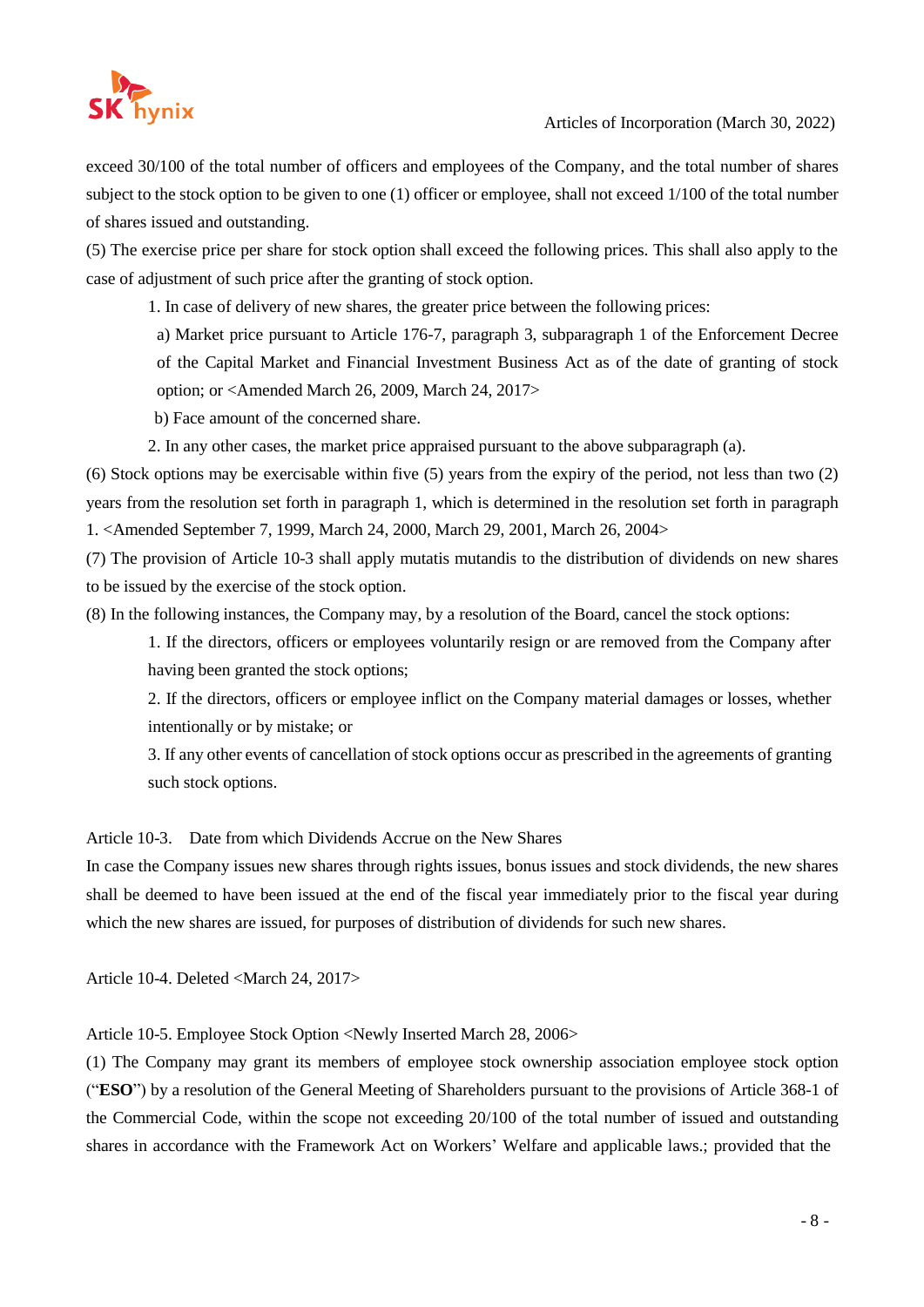

board of directors may resolve to grant ESO within the scope not exceeding 10/100 of the total number of issued and outstanding shares.

(2) The shares to be issued upon the exercise of employee stock option shall be common shares in registered form.

(3) In case of the occurrence of one of following instances, the Company may, by a resolution of the Board, cancel the stock options:

1. If the member of its employee stock ownership association who has been granted ESO inflicts on the Company material damages or losses, whether intentionally or by mistake;

2. If the Company cannot comply with the exercise of the ESO due to its bankruptcy or dissolution and so forth; or

3. If any other events of cancellation occur as prescribed in the agreements of granting such employee stock options.

(4) The provisions of Article 10-3 shall apply mutatis mutandis to the distribution of dividends for the shares to be issued upon the exercise of ESO.

Article 11. Transfer Agent

(1) The Company shall appoint a transfer agent for its shares.

(2) The transfer agent, the location of its services and scope of its operation shall be determined by the Board of the Company and be previously announced in public.

(3) The Company shall keep the shareholders' register or a duplicate thereof at the office of the transfer agent and shall entrust the transfer agent to deal with electronic registration of shares, management of the shareholders' register and other matters related to the shares. <Amended March 22, 2019>

(4) The procedures for the activities referred to in paragraph 3 above shall be subject to the relevant regulation on the Transfer Agent. <Amended March 23, 2012>

Article 12. <Deleted March 22, 2019>

Article 13. Record Date (1) < Deleted March 20, 2019>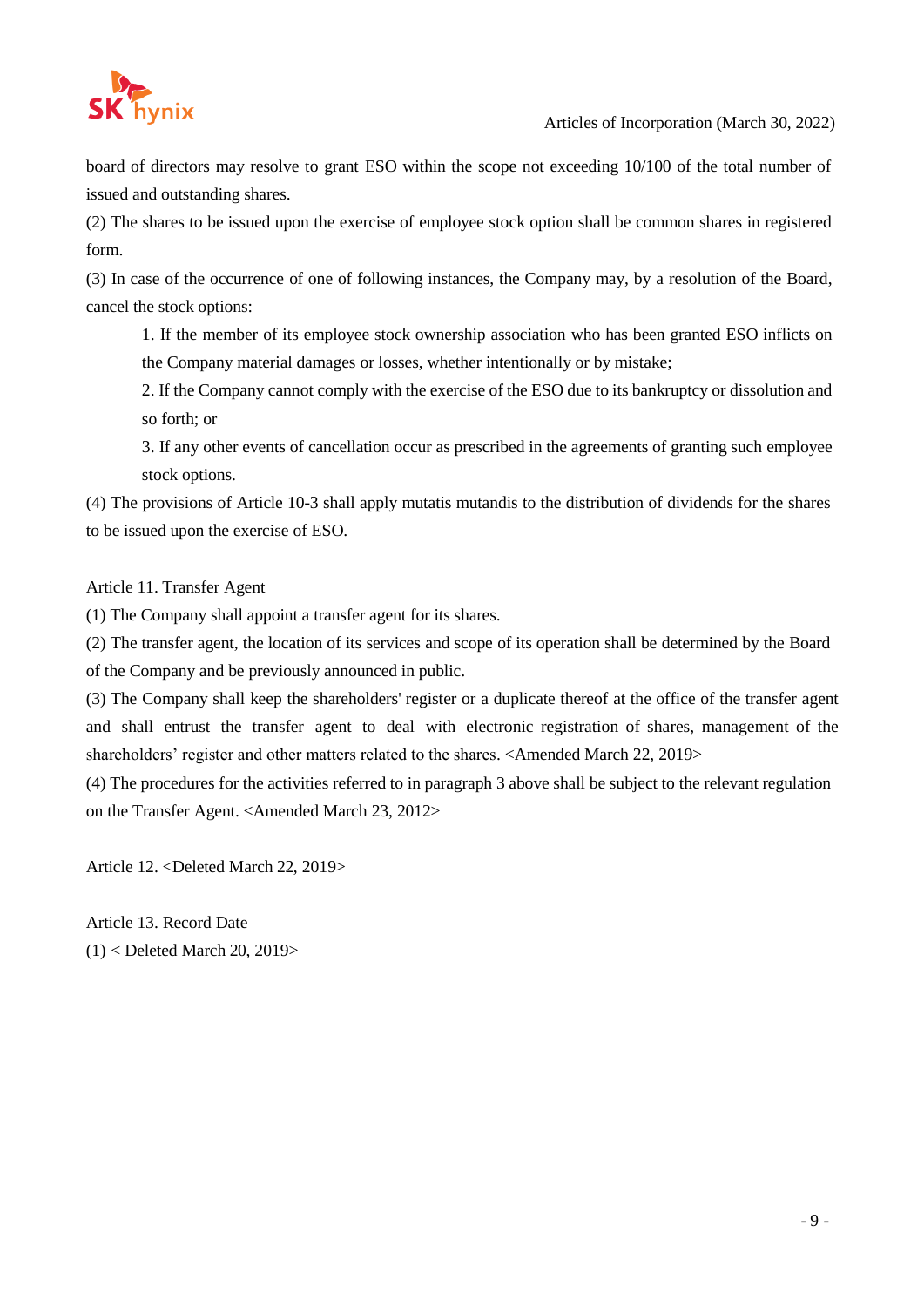

(2) The Company shall allow the shareholders who are recorded as shareholder in the shareholders' register as of December 31 of each year to exercise their rights pertaining to the shares at the ordinary general meeting of shareholders for such fiscal year.

(3) In case an extraordinary general meeting of shareholders is convened or if otherwise necessary, the Company may deem the shareholders whose names appear in the shareholders' register as of the record date set by the resolution of the Board to be the shareholders entitled to exercise their rights pertaining to the shares. The Company shall give at least two (2) weeks prior public notice thereof.

# CHAPTER III. BONDS

Article 14. Issuance of Bonds <Newly Inserted March 23, 2012>

(1) The Company may issue bonds by the resolution of the Board.

(2) The Board may authorize Representative Director to issue bonds within 1 year subject to the classes of bonds, the amount determined by the Board.

Article 14-2. Issuance of Convertible Bonds

(1) The Company may issue convertible bonds in the aggregate face amount thereof not exceeding three trillion (3,000,000,000,000) Won to persons other than the shareholders by a resolution of the Board in any of the following manners:

1. offering specific person(s) (including shareholders of the Company) an opportunity to make subscription for convertible bonds in order to allocate convertible bonds to it(them) in a manner other than that prescribed under paragraph 1 of Article 10, Section (1) above, where issuance of new shares is necessary to achieve the managerial purpose of the Company including introduction of new technology, improvement of financial status, etc.

2. offering the unspecified persons (including shareholders of the Company) an opportunity to make subscription for convertible bonds in a manner other than that prescribed under paragraph 1 of Article 10, Section (1) above, and allocating convertible bonds to those who have made subscriptions taking advantage of such opportunity.

(2) Where convertible bonds are allocated in the manner pursuant to Section (1), paragraph 2 above, they shall be allocated through any of the following manners in accordance with a resolution adopted by the Board:

1. Allocating convertible bonds to unspecified subscribers without categorizing persons who are offered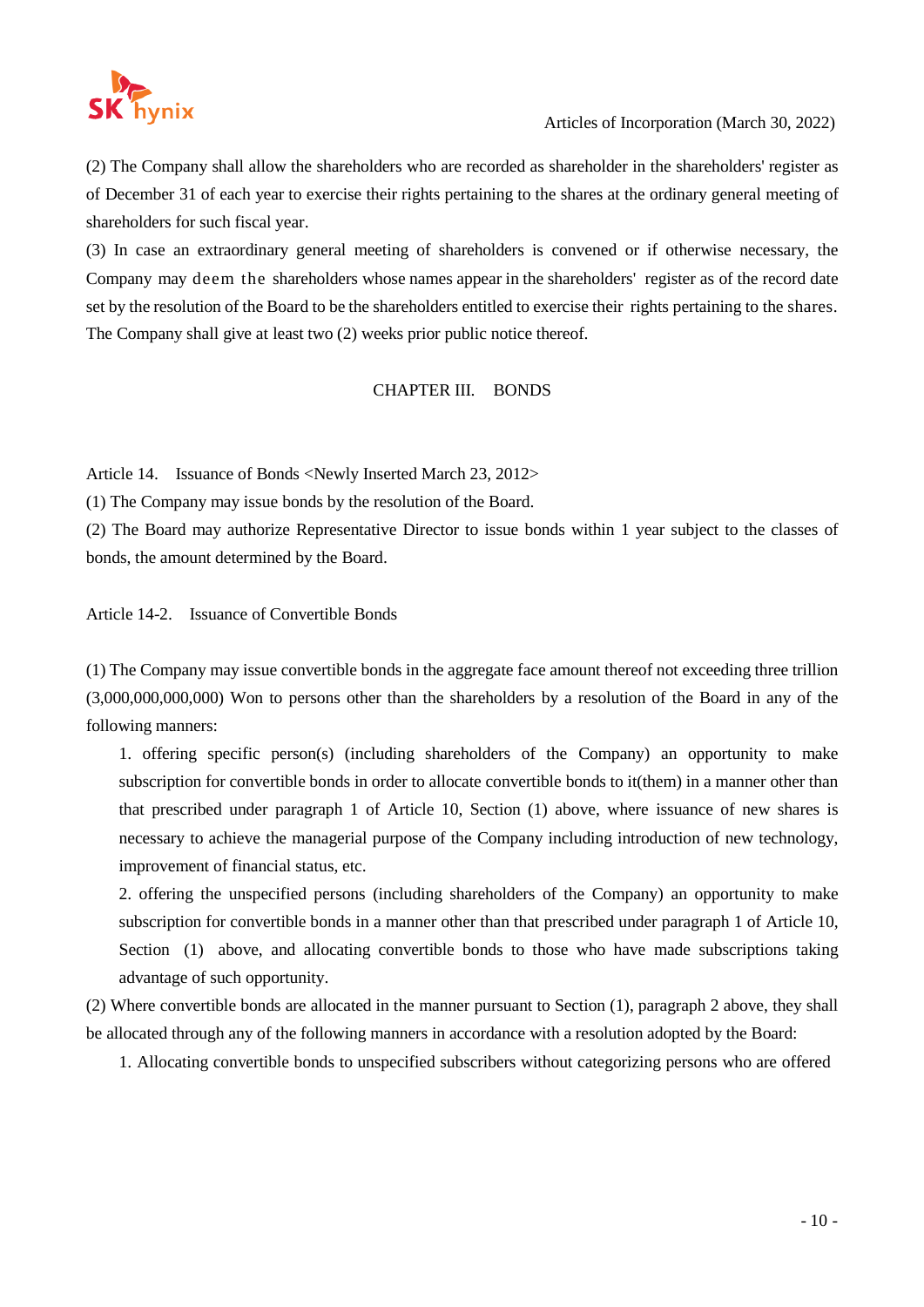

an opportunity to subscribe for convertible bonds;

2. Offering unspecified persons an opportunity to make subscriptions for convertible bonds for which a preferential opportunity has been given to shareholders to make subscriptions but failed to get their subscriptions;

3. Offering specifically categorized persons an opportunity to make subscriptions for convertible bonds in accordance with reasonable standards prescribed by relevant laws, such as a demand forecast prepared by an investment trader or investment broker as an underwriter or intermediary.

(3) Convertible bonds under Section (1) abovemay, byresolution oftheBoard, be issued with their conversion rightslimited to a certain portion of their face amount.

(4) Upon conversionfromthe aggregateface amount of convertible bonds, common sharesshallbe issuedat the conversion price determined by resolution of the Board at the time of issuance of the convertible bonds, which shall not be less than the par value of the shares.

(5) The conversion period shall be the period commencingfromthe date following the issuance ofthe convertible bonds and ending on the date immediately preceding the date of redemption of the convertible bonds. The conversion period may be adjusted by a resolution of the Board; provided, that the conversion period shall in any event fall within the period mentioned above.

(6) The provisions of Article 10-3 shall apply mutatis mutandis to the payment of dividends on the shares issued upon conversion and the payment of interest on the convertible bonds.

[Entirely Amended March 24, 2017]

#### Article 15. Issuance of Bonds with Warrants

(1) The Company may issue bonds with warrants in the aggregate face amount thereof not exceeding two trillion (2,000,000,000,000) Won to persons other than the shareholders by a resolution of the Board in any of the following manners:

1. offering specific person(s) (including shareholders of the Company) an opportunity to make subscription for bonds with warrant in order to allocate bonds with warrant to it(them) in a manner other than that prescribed under paragraph 1 of Article 10, Section (1) above, where issuance of new shares is necessary to achieve the managerial purpose of the Company including introduction of new technology, improvement of financial status, etc.

2. offering unspecified persons (including shareholders of the Company) an opportunity to make subscription for bonds with warrant in a manner other than that prescribed under paragraph 1 of Article 10, Section (1) above, and allocating bonds with warrant to those who have made subscriptions taking advantage of such opportunity.

(2) Where bonds with warrant are allocated in the manner pursuant to Section (1), paragraph 2 above, they shall be allocated through any of the following manners in accordance with a resolution adopted by the Board:

1. Allocating bonds with warrant to unspecified subscribers without categorizing persons who are offered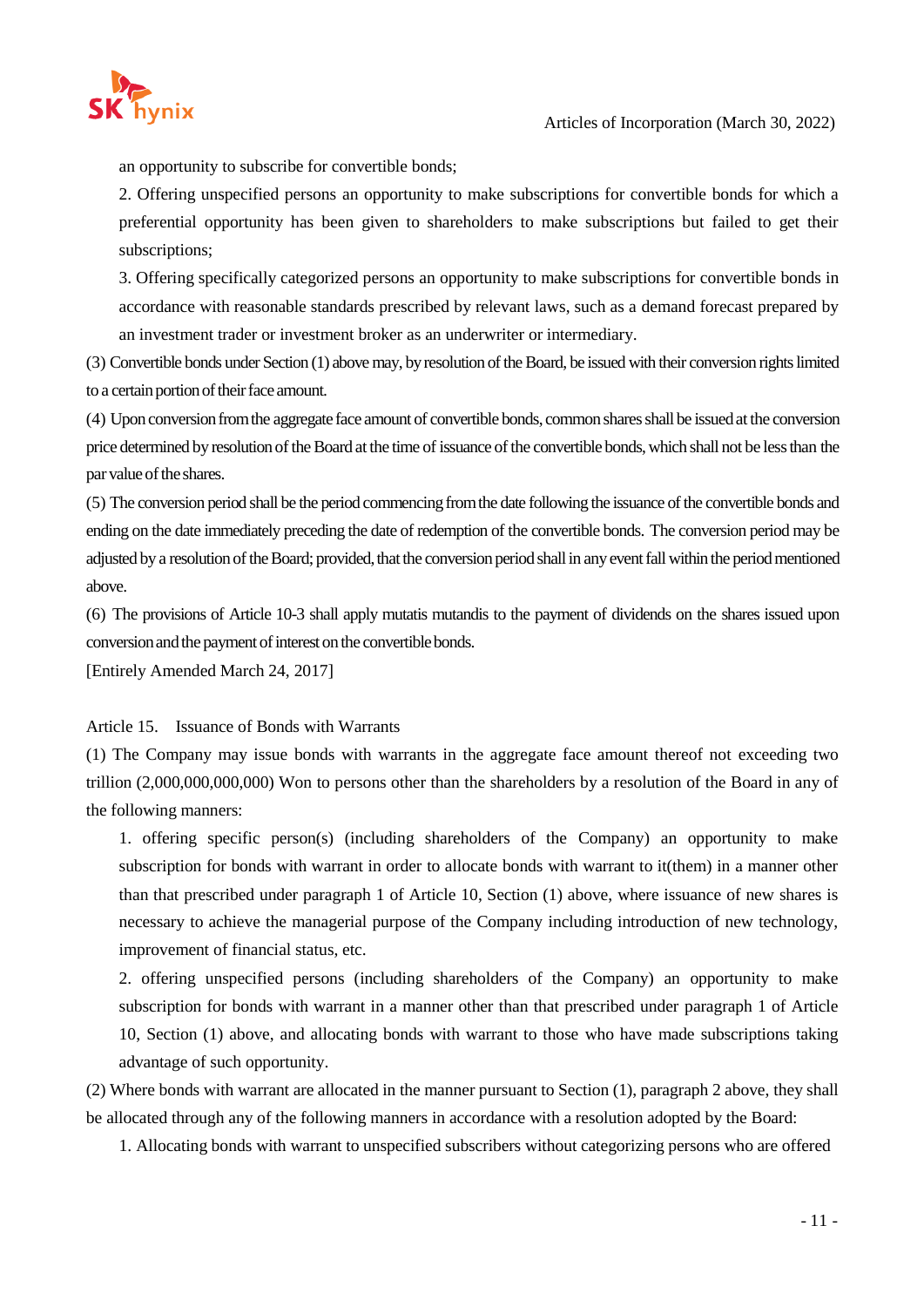

an opportunity to subscribe for bonds with warrant;

2. Offering unspecified persons an opportunity to make subscriptions for bonds with warrant for which a preferential opportunity has been given to shareholders to make subscriptions but failed to get their subscriptions;

3. Offering specifically categorized persons an opportunity to make subscriptions for bonds with warrant in accordance with reasonable standards prescribed by relevant laws, such as a demand forecast prepared by an investment trader or investment broker as an underwriter or intermediary.

(3) The amount of bonds with warrants for which new shares may be issued shall be determined by a resolution of the Board within the aggregate face amount of the bonds with warrants.

(4) Upon exercise of the warrants, from the aggregate face amount of bonds with warrants, common shares shall be issued at the issue price determined by resolution of the Board at the time of issuance of the bonds with warrants, which shall not be less than the face value of the shares.

(5) The period during which the right to acquire new shares may be exercised shall be the period commencing from the date following the issuance of the bonds with warrants and ending on the date immediately preceding the date of redemption of the bonds with warrants. The period during which such right may be exercised may be adjusted by resolution of the Board; provided, that such period shall in any event fall within the period mentioned above.

(6) The provisions of Article 10-3 shall apply, mutatis mutandis, to the payment of dividends on the new shares issued upon exercise of the pre-emptive rights.

[Entirely Amended March 24, 2017]

Article 15-2. Electronic Registration of Rights to be indicated on Bonds, Subscription Warrants <Newly Inserted March 22, 2019>

The Company shall electronically register rights to be indicated on bonds and subscription warrants in the electronic register instead of issuing bonds or subscription warrants. However, the electronic registration may not be required, where electronic registration is not mandatory under the law and regulations. <Amended March 30, 2022>

Article 16. Provisions applicable mutatis mutandis to the Issuance of the Bonds

Article 11 of these Articles of Incorporation shall apply mutatis mutandis to the issuance of the bonds. <Amended March 22, 2019>

# CHAPTER IV. GENERAL MEETING OF SHAREHOLDERS

Article 17. Convening of General Meetings.

(1) An Ordinary General Meeting of Shareholders shall be held within three (3) months after the end of each fiscal year, and an Extraordinary General Meetings of Shareholders may be convened at any time in compliance with a resolution of the Board and applicable laws or regulations.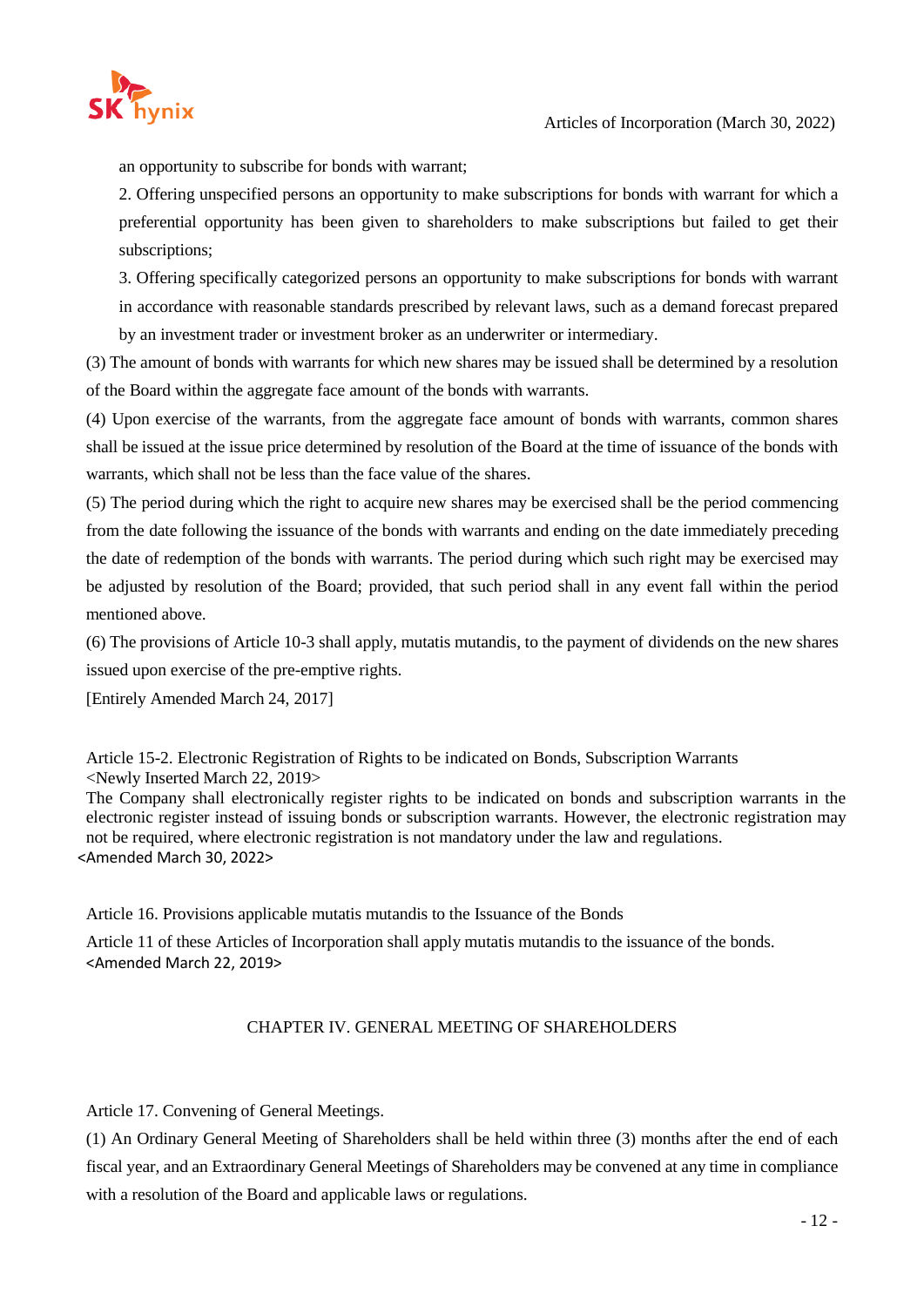

Articles of Incorporation (March 30, 2022)

(2) Shareholders may act only with respect to matters set forth in a written notice at a General Meeting of Shareholders unless otherwise approved by all of the shareholders.

(3) The General Meeting of Shareholders shall be held in Seoul or at the place where the Company's head office is located.

(4) A General Meeting of Shareholders shall be convened by the Representative Director of the Company or by the director acting under the authorization of the Representative Director.

#### Article 18. Notices and Publication

(1) Written notice or an electronic document of each General Meeting of Shareholders of the Company shall state the date, time, place of the Meeting, the purposes for which the Meeting has been called, and other matters set forth in the relevant laws. The written notice or the electronic document shall be dispatched to all the shareholders at least two weeks prior to the date set for such Meeting. <Amended February 13, 2012>

(2) The written notice or the electronic document of a General Meeting of Shareholders to be given to shareholders holding one-hundredth or less of the total number of voting shares in issue may be substituted by two or more notices made respectively in the newspaper set forth in Article 4 or Maeil Kyongje Shinmun or published in the Data Analysis, Retrieval and Transfer System operated by the Financial Supervisory Service or Korea Exchange; provided, however, that at least two notices are made in said publications two weeks prior to the date set for such Meeting. <Amended March 26, 2009, February 13, 2012>

(3) Such notices and publication pursuant to Paragraphs 1 and 2 shall include the management reference information set forth in Article 542-4, Paragraph 2 and Paragraph 3 of the Commercial Law. However, it shall not apply in case where such information of Article 542-4, Paragraph 3 is kept at the Internet Website of the Company and at the head office and branches of the Company, Transfer Agency, Financial Services Commission and Korea Exchange. <Amended March 26, 1999, February 25, 2003, March 26, 2009>

#### Article 19. Presiding Officer

The presiding officer of a general meeting of shareholders shall be the Representative Director. In the event that the Representative Director is unable to perform his/her duties, the director nominated by the Representative Director shall act as the presiding officer. If no director is nominated by the Representative Director, a director shall act as the presiding officer.

#### Article 20. Vote by Proxy

(1) Any shareholder entitled to vote at a General Meeting of Shareholders shall have the right to vote by proxy. (2) Any shareholder may exercise his vote by proxy. However, the proxy shall submit a document evidencing the power of representation before the opening of the General Meeting.

#### Article 21. Quorum and Requisite for Resolutions

(1) Except as otherwise provided in these Articles of Incorporation or those mandatory provisions of the applicable laws or regulations, all actions and resolutions of a General Meeting of Shareholders shall be adopted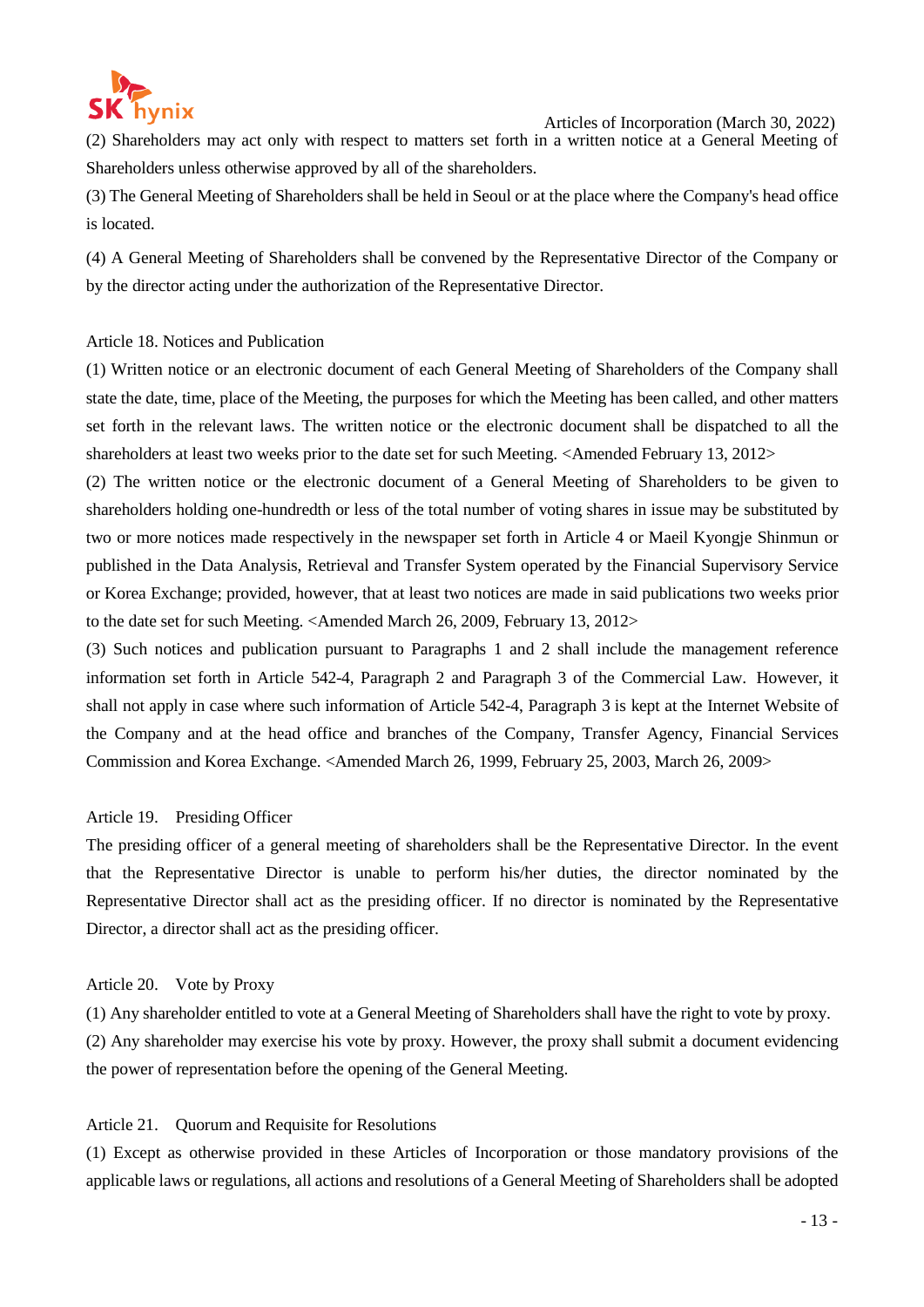

Articles of Incorporation (March 30, 2022)

by the affirmative vote of a majority of the voting shares of the shareholders present, which shall represent at least one-fourth of the voting shares of the Company then issued and outstanding.

#### Article 22. Maintenance of Order

(1) The presiding officer of a general meeting of shareholders may order a person, who purposely speaks or acts in a manner to prevent or disrupt deliberations of the meeting or who disturbs the public order of the meeting, to stop or retract his/her remarks or to leave the place of the meeting.

(2) The presiding officer of a general meeting of shareholders may limit the time and number of shareholders' speeches when it is necessary for the smooth deliberations of the meeting.

Article 23. Voting Right of Shareholders Each shareholder shall have one vote for each share.

#### Article 24. Restrictions on Voting Rights

If the Company individually or jointly with its subsidiary, or its subsidiary holds the shares in the other company in excess of 1/10 of the total number of issued and outstanding shares, such excess shares shall not have the voting rights.

#### Article 25. Split Voting

(1) When a shareholder having two or more voting rights intends to split the votes, he/she must give the Company written notices stating the intent and reason therefor three days prior to the date of the meeting. (2) The Company may refuse the splitting of voting rights of the shareholders. However, the Company cannot refuse where such voting shareholder is holding shares in trust or is otherwise holding the shares for the benefit of other persons.

#### Article 26. Minutes of General Meeting

The substance of the course of the proceedings of a General Meeting of Shareholders and the results thereof shall be recorded in the minutes which shall bear the names and seals or signatures thereon of the presiding officer and of the Directors present at the Meeting, and shall be preserved in the archives of the Company.

#### CHAPTER V. DIRECTOR AND BOARD

#### Article 27. Election of the Directors

(1) The Directors shall be elected at the General Meeting of Shareholders. A candidate for outside Director shall be recommended by the Outside Director Nomination Committee as prescribed in Article 28. The outside director to serve as Audit Committee and member of Audit Committee who is not outside director elected by Article 48 shall be separately appointed. <Amended March 24, 2000, February 25, 2003, March 26,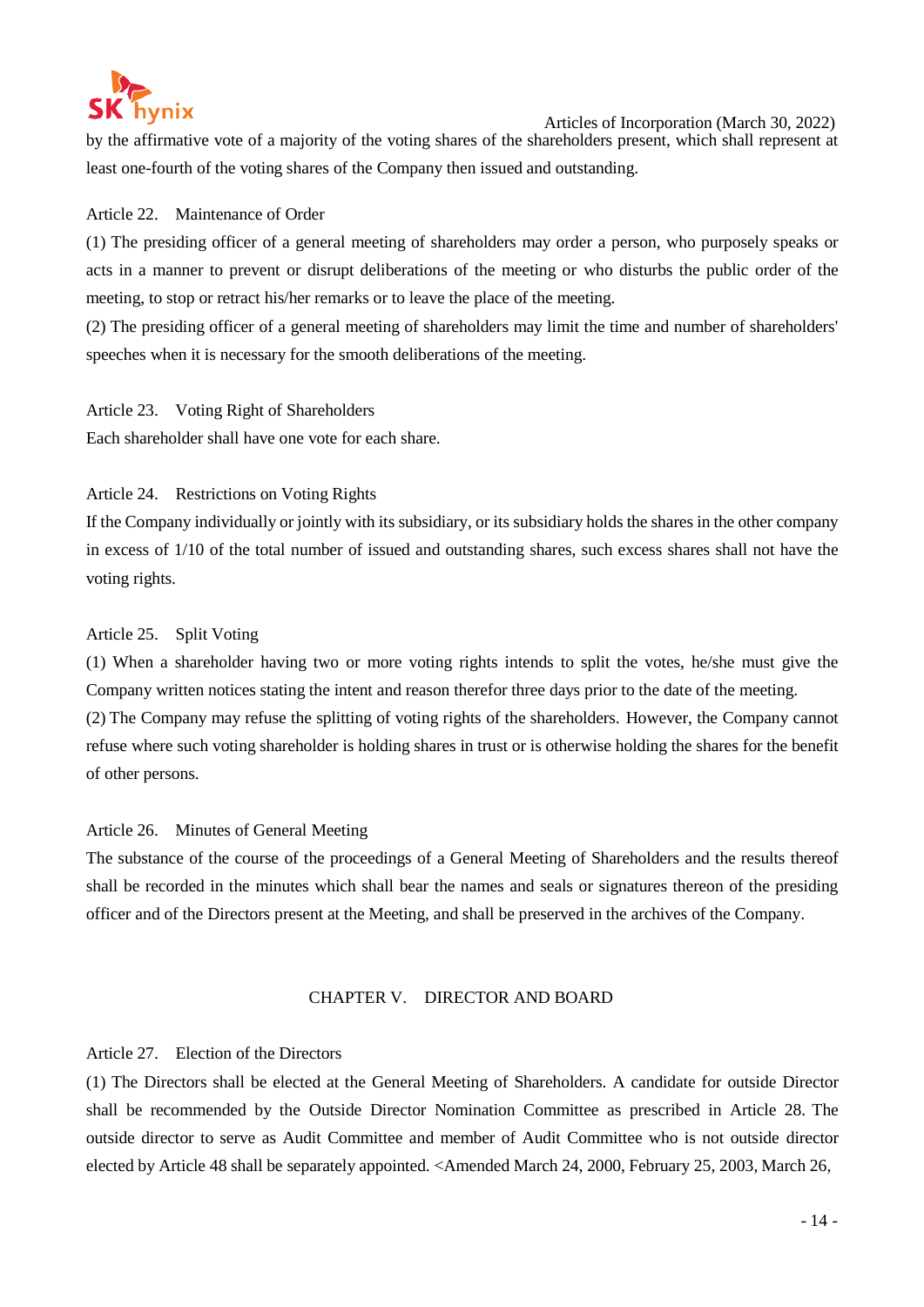

2010, February 13, 2012>

(2) The directors shall be elected by the affirmative vote of majority shares present at the general meeting of shareholders, provided that such affirmative votes shall be not less than one-fourth (1/4) of the total issued and outstanding shares. In electing or dismissing a director, who is a member of Audit Committee but not an outside director pursuant to Article 191-11 of the Securities Exchange Act, a shareholder who holds voting shares in excess of three-one hundredths of the total voting shares of the Company may not exercise his/her voting rights with respect to such excess shares. The number of shares held by such shareholder shall be the sum of shares held by the largest shareholder, a specially related person thereof, a person holding shares at the account of the largest shareholder or a specially related person thereof, and a person delegating the voting right to the largest shareholder or a specially related person thereof. In electing or dismissing an outside director who is a member of Audit Committee, the shareholder who holds his/her voting shares in excess of three-one hundredths of the total voting shares of the Company may not exercise his/her voting rights with respect to such excess shares. <March 24, 2000, February 25, 2003>

(3) If two or more directors are appointed, a shareholder may exercise one voting right for each share held by him/her, and in such case, Article 382-2 of the Commercial Code shall not apply.

# Article 28. Number of Directors

The Company shall have 6 or more directors but the number of directors shall not exceed 10. The number of outside directors shall be a majority of the total number of directors. If the outside directors become less than the half of the total number of directors, such vacancy shall be filled at the first general meeting of shareholders to be held thereafter. <Amended March 24, 2000, March 26, 2004, March 24, 2017>

Article 29. Term of Office of Director

(1) The term of office of a director shall expire upon the time of the closing of the third ordinary general meeting of shareholders to be convened after his/her inauguration. <Amended February 25, 2003, March 26, 2010, February 13, 2012 >

(2) Deleted <March 20, 2020>

# Article 30. Dismissal of Director and Vacancy of Office of Director

(1) The dismissal of director shall be made in accordance with the Commercial Act. <Amended February 13,  $2012 >$ 

(2) The director shall lose his/her office in any of the following events:

- 1. If the director submits his/her letter of resignation;
- 2. If the director is adjudged bankrupt;
- 3. If the director is adjudged incompetent or quasi- incompetent; or
- 4. If the director dies.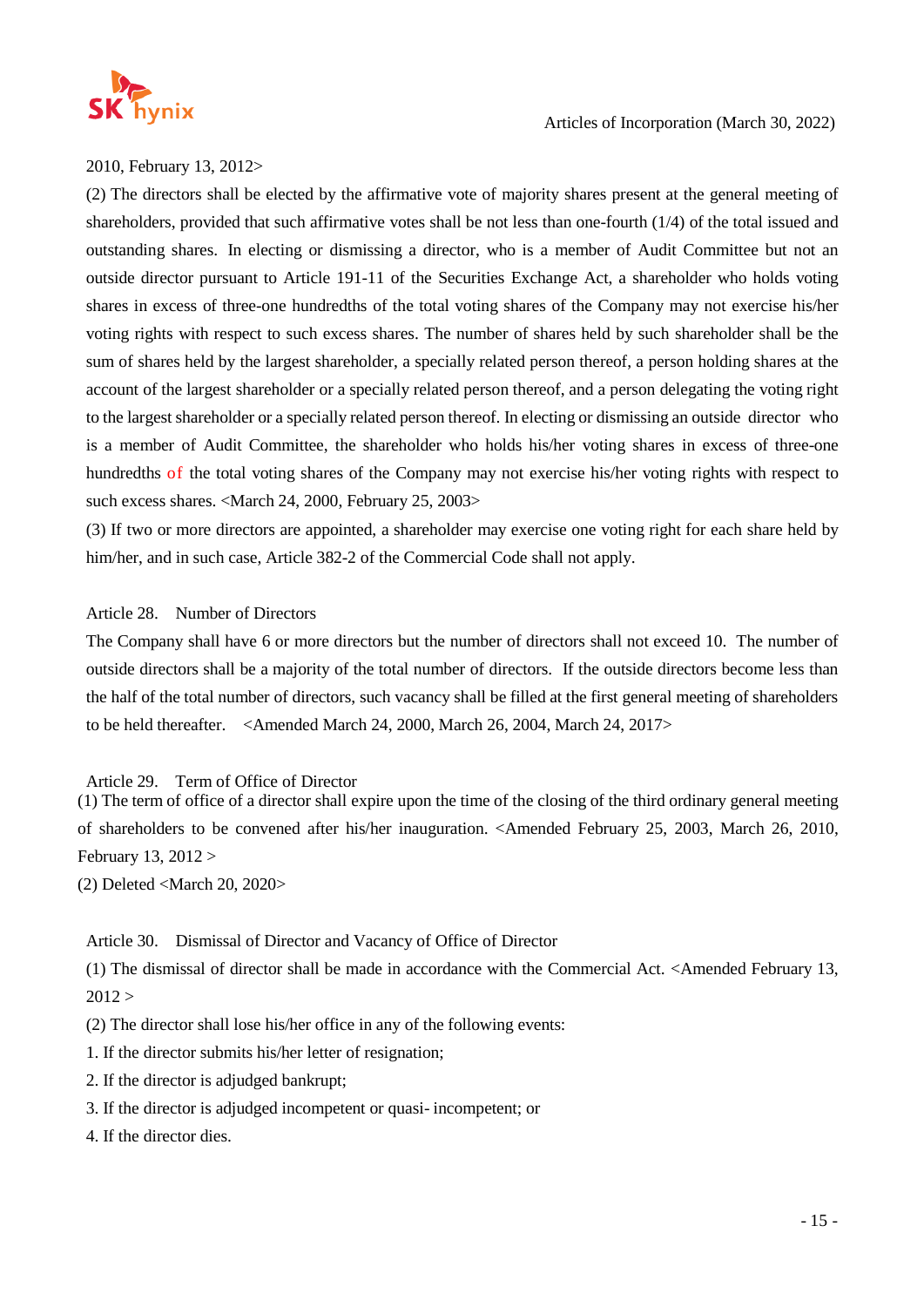

Article 31. By-election of Director

(1) In the event of any vacancy in the office of a director, a substitute director shall be elected at a general meeting of shareholders. However, in the case the number of remaining directors satisfies the requirement of Article 28 hereof and such vacancy does not cause any difficulties in the operation of the business, the appointment may be postponed.

(2) Deleted <February 13, 2012>

# Article 32. Duties of Directors

(1) The directors shall participate in the decision-making procedures of business of the Company as a member of the Board. The directors shall also supervise the business performance by the management of the Company through the Board.

(2) If a director finds any matter that may inflict any material loss to the Company, he/she shall immediately report it to the Audit Committee.

(3) The directors shall faithfully perform their respective duties in accordance with the laws and these Articles of Incorporation.

Article 33. <Deleted March 24, 2000>

Article 34. Remuneration for Directors

(1) The remuneration for the directors shall be determined by the resolution of the general meeting of shareholders. <Amended February 13, 2012>

(2) Severance payments for the directors shall be made in accordance with the Regulation for Severance Allowance for Officers approved at the general meeting of shareholders.

Article 34-2. <Deleted March 24, 2000>

# Article 35. Responsibilities of Directors

(1) A director shall indemnify the Company and the third party for the damages arising out of his/her negligence of duties, as prescribed by the laws, such as the Commercial Code, etc.

(2) The Company shall indemnify a director or previous director for any and all litigation expenses, losses, damages and liability suffered by him/her in connection with his/her performance of duties. Provided that, this shall not apply to the expenses, losses, damages and liability are caused by the wrongful act or material mistake of the director and the other indemnity not permitted by the laws. <Amended March 24, 2000, February 25, 2003>

Article 36. Qualification of Outside Directors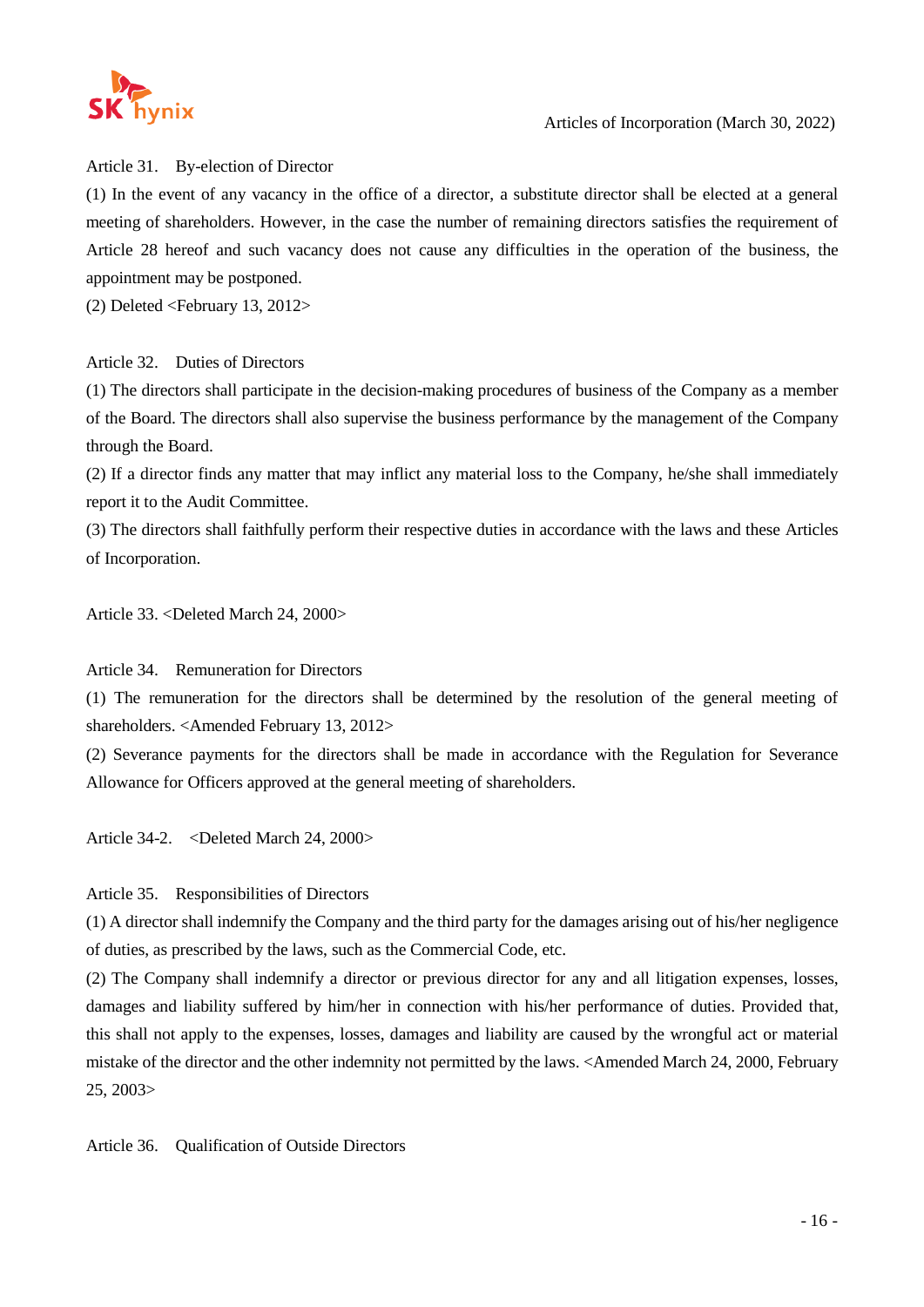

An outside director must have sufficient and professional knowledge or experience in the areas of management, economy, law, relevant technology, etc. or social reputation and also must be qualified under the relevant laws, such as the Commercial Law. If an outside director becomes disqualified under such laws, the outside director shall lose his/her office. <Amended March 26, 2009>

Article 37. < Deleted March 24, 2000>

# Article 38. Composition and Powers of Board

(1) The Board shall consist of directors, resolve the matters set forth in the laws and these Articles of Incorporation and other important matters relating to the affairs of the Company and supervise the business performance by the directors and the management of the Company.

(2) The Company may have the separate Board Regulations to set forth the provisions regarding the delegation of powers and other matters necessary for the operation of the Board.

# Article 39. Convening and Resolution Method of Board Meeting

(1) The meeting of the Board shall be convened by the notice of the Representative Director or such director as separately determined by the Board to each director in writing or verbally one (1) day prior to the scheduled date of the meeting; provided, however, that such notice may be omitted with the consent of all directors.

(2) The majority of directors shall constitute a quorum for a meeting of the Board, and all actions and resolutions taken at a meeting of the Board shall be adopted by the affirmative vote of a majority of the directors present. However, the resolution pursuant to Articles 397-2, 398 of Commercial Act shall be adopted by the affirmative votes be no less than 2/3 of the directors present. <Amended March 23, 2012>

(3) <Deleted March 26, 1999>

(4) The Board meetings may be held by means of a teleconference or other similar arrangement whereby all or part of the directors may participate in the meeting and vote on matters at the same time. In such case, a director participating in the meeting by such arrangement shall be considered present at the meeting. <Amended March 23, 2012>

(5) A director who has special interest related to the resolution of the Board of Directors may not vote for such agenda. <Added February 25, 2003> <Amended March 24, 2017>

Article 40. Representative Director

The Board shall elect 1 or more Representative Directors. The Representative Director(s) shall represent the Company. In the event that the Representative Director cannot act, an inside director designated by the Representative Director shall replace. <Amended March 24, 2000, February 25, 2003, March 26, 2010>

Article 41. Chairman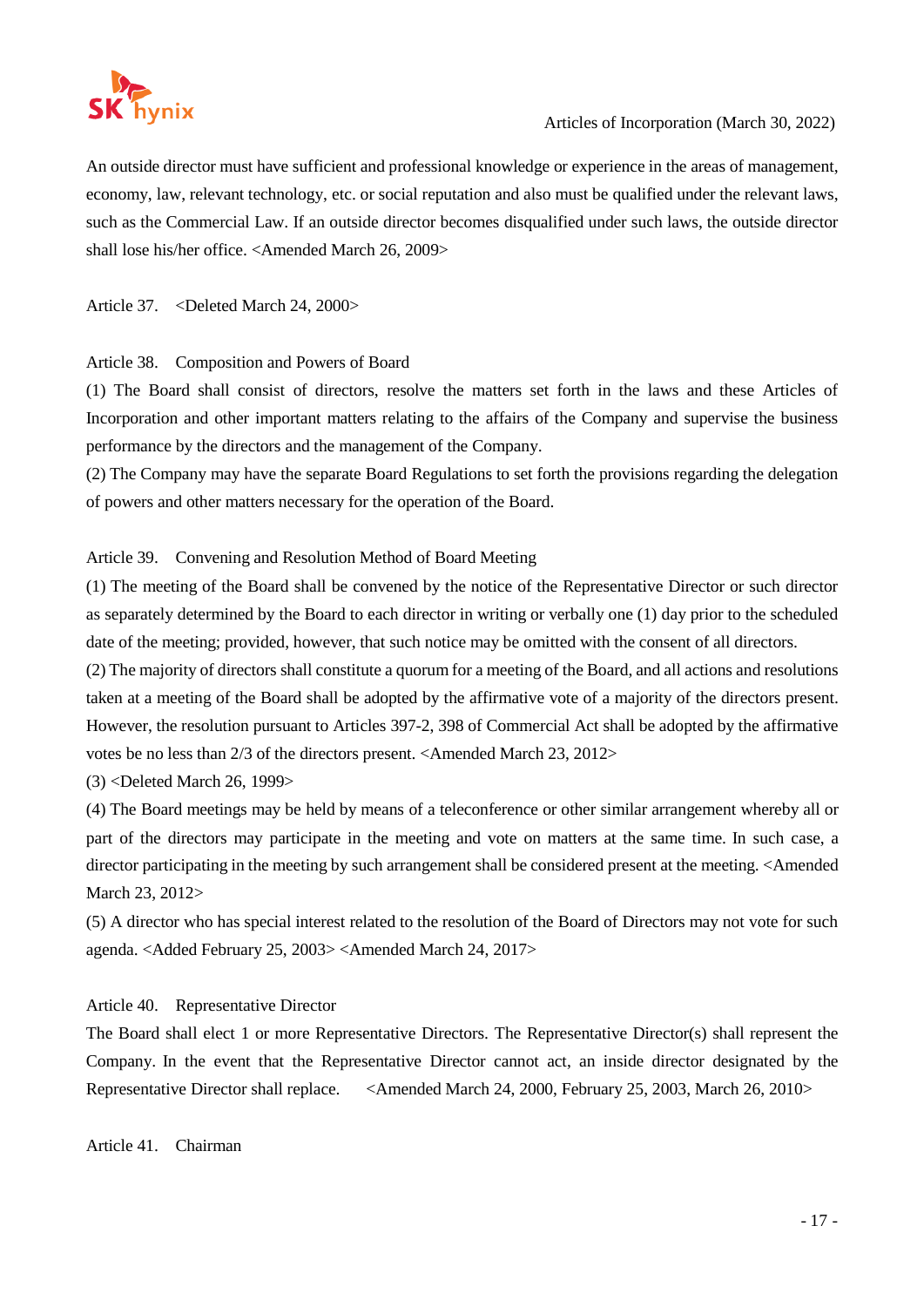

(1) The Chairman of the Board shall be elected by the resolution of the Board of Directors. <Amended March 23, 2012>

(2) The Chairman shall previously determine the order of directors who shall act as the Chairman, in case the Chairman is unable to attend the Board meeting without nominating the acting Chairman. <Amended February 25, 2003>

(3) If there is not such designation in accordance with the above paragraph 2, the director elected by attending directors shall act as the Chairman. <Amended February 25, 2003>

# Article 42. Agenda

The Chairman shall propose the agenda of the Board meeting. If a director desires to propose agenda, the director shall submit the summary thereof to the Chairman.

# Article 43. Minutes of the Board Meeting

The proceedings, resolutions, objecting director (if any) and his/her reasons for objection of a meeting of the Board shall be recorded in the minutes on which the names and seals of the Chairman and all the directors present shall be affixed. <Amended March 24, 2000, March 24, 2017>.

Article 44. <Deleted>

Article 45. Special Committees <Newly Inserted March 24, 2000>

(1) The Company shall have Outside Director Nomination Committee and Audit Committee under the control of the Board, and may have the committee to deliberate or resolve on business strategic issues and certain matters which are delegated by the Board. <Amended February 25, March 26, 2010, February 13, 2012>

(2) A Committee shall consist of two or more Directors. Matters regarding composition and duties of the Committee shall be determined by a resolution of the Board.

(3) The Board cannot delegate its power to the committee for the following matters:

- 1. Proposal of matters requiring the approval of general meeting of shareholders;
- 2. Appointment and dismissal of Representative Director;
- 3. Establishment of committee, and appointment and dismissal of members thereof; and
- 4. Any other matters determined by the Board.

(4) The committee shall notify the Board of its resolutions. In such case, the director who receives such notice may request the convening of the Board meeting. The Board may resolve again the matters resolved by the committee except for the resolution of Audit Committee. <Amended February 13, 2012>

Article 45-2. Outside Director Nomination Committee <Newly Inserted March 24, 2000>

A majority of the Outside Director Nomination Committee shall consist of the outside directors. The Outside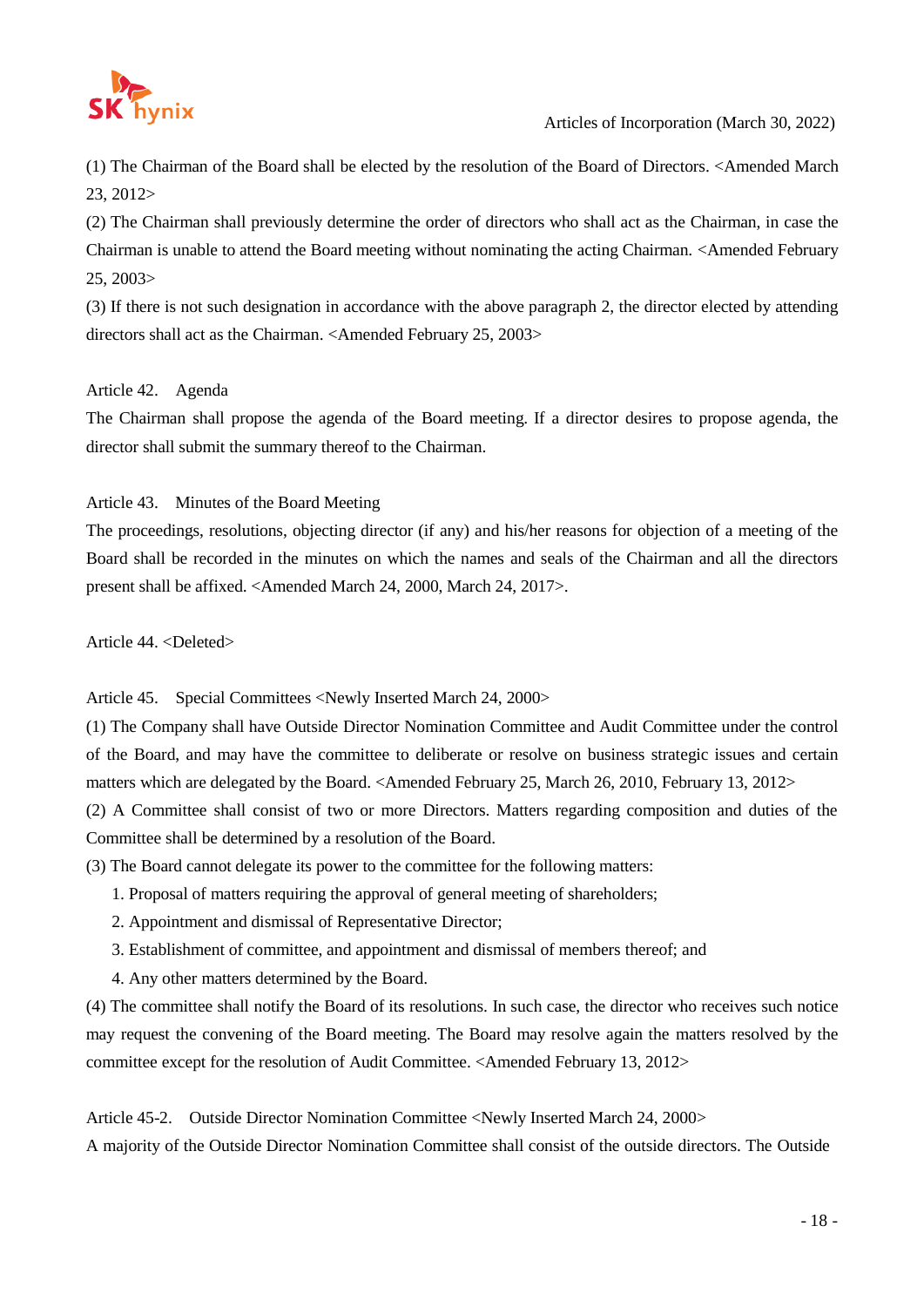

Director Nomination Committee shall recommend the candidates for the outside director at the general meeting of shareholders. <Amended March 26, 2010, February 13, 2012, March 24, 2017 >

Article 46. Management

(1) The Company may have the management to execute the matters determined by the Board.

(2) The matters regarding the management shall be determined in accordance with the separate Board Regulations.

- (3) Deleted <March 26, 1999>
- (4) Deleted <March 26, 1999>
- (5) Deleted <March 26, 1999>
- (6) Deleted <March 26, 1999>
- (7) Deleted <March 26, 1999>

Article 47. Consultant and Part-time Officer

(1) Deleted <February 13, 2012>

(2) Deleted <February 13, 2012>

# CHAPTER VI. AUDIT COMMITTEE

Article 48. Composition of Audit Committee <Newly Inserted March 24, 2000>

(1) The Company shall have the Audit Committee instead of the auditor, pursuant to Article 45.

(2) Notwithstanding the provisions of Article 45, paragraph (2), the Audit Committee of the Company shall consist of three (3) or more directors. In the event that the number of outside directors of the Audit Committee does not satisfy the requirement of composition of the Audit Committee, the members shall be elected to fill the vacancy at the general meeting of shareholders to be held first after such cause so as for the number of members to satisfy such requirement.

(3) 2/3 or more of the members of the Audit Committee shall be the outside directors. The member(s) who is not the outside director(s) must satisfy the requirements referred to in Article 54-6 (3) of the Security Exchange Act. (4) The representative of the Audit Committee shall be elected by a resolution of the Audit Committee among members who are outside director. In such case, a number of members may jointly represent the Audit Committee. <Amended March 26, 2004>

Article 48-2. Duties of Audit Committee <Newly Inserted March 24, 2000>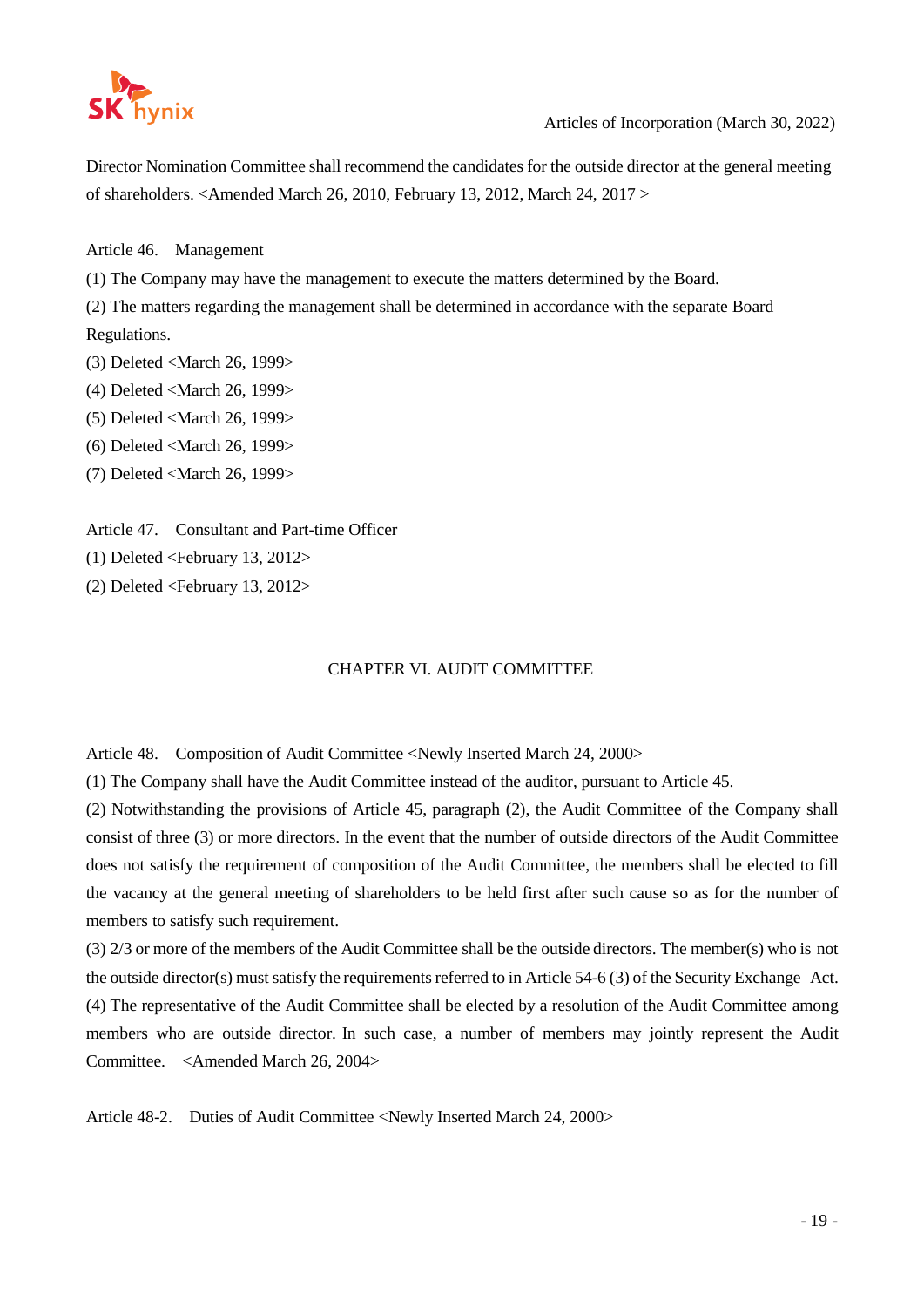

(1) The Audit Committee shall examine the accounting and business of the Company.

(2) If it deems necessary, the Audit Committee may request directors who are eligible to convene the Board meeting to convene the Board meeting by submitting a written request stating the agenda of a meeting and the reason for a meeting. <Newly Inserted March 23, 2012>

(3) Such director does not immediately convene a Board Meeting, the Audit Committee may convene a Board meeting. <Newly Inserted March 23, 2012>

(4) The Audit Committee may request to convene an extraordinary general meeting of shareholders by submitting a written request specifying the agenda of the meeting and the reason for the meeting.

(5) If it is required for carrying out business, the Audit Committee may demand a subsidiary to make a report on the business. If the subsidiary fails to make an immediate report, or it is required to confirm the contents of such report, the Audit committee may investigate the business and conditions of assets of the subsidiary.

(6) The Audit Committee will select an external auditor. <Amended February 25, 2003, March 22, 2019>

(7) The Audit Committee shall carry out the matters delegated from the Board, other than those referred to in paragraphs 1 through 6.

(8) The Audit Committee may seek assistance from appropriate experts at the expense of the Company. <Newly Inserted March 23, 2012>

Article 48-3. Audit Report of Audit Committee <Newly Inserted March 24, 2000>

The Audit Committee shall record the substance of the course of the proceedings of their audit and the results thereof in the audit report, on which the name and seal of the members carrying out such audit shall be affixed or signed.

# CHAPTER VII. ACCOUNTING

Article 49. Fiscal Year

The fiscal year of the Company shall be from January 1 to December 31 of each year.

Article 50. Preparation and Keeping of Financial Statements

(1) The Representative Director of the Company shall prepare the documents listed below, the supplementary documents thereto and the business report and have such documents audited by the Audit committee at least six (6) weeks before the date of the ordinary general meeting of shareholders.

1. Balance sheets;

- 2. Statements of profit and loss; and
- 3. Any other documents indicating the financial status and management results of the Company as defined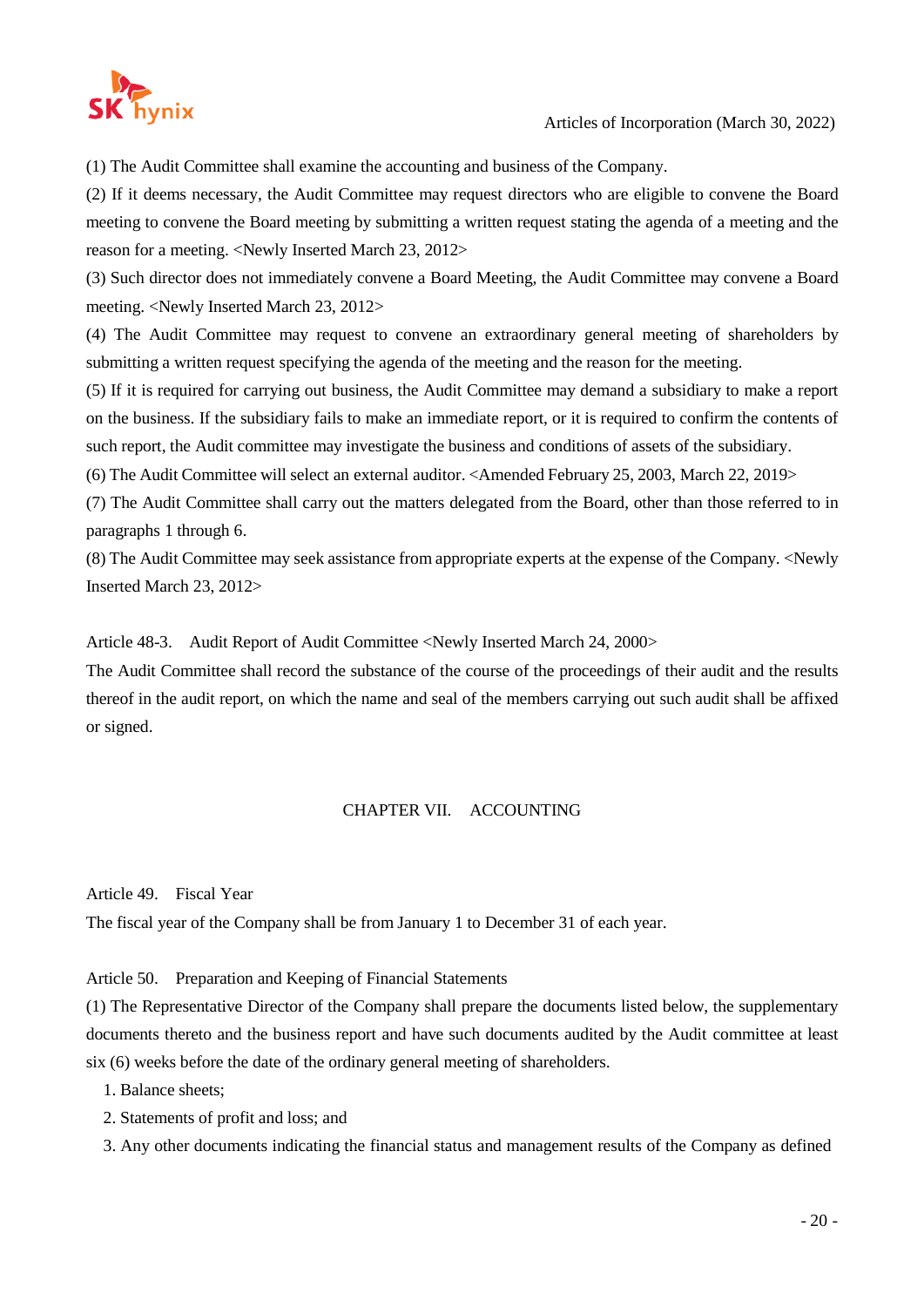

in the Enforcement Decree of the Commercial Act. <Newly Inserted March 23, 2012>

(2) Consolidated financial statements shall be included in the documents set forth in paragraph (1) above if the Company is consolidated financial statements under the Enforcement Decree of the Commercial Act. <Newly Inserted March 23, 2012>

(3) Audit Committee shall submit the audit report to the Representative Director one(1) week prior to the ordinary general meeting of shareholders.

(4) The Representative Director shall keep the documents set forth in this Article and make a public notice of such documents pursuant to the relevant regulations. <Amended March 23, 2012>

Article 50-2. Election of External Auditor <Newly Inserted March 24, 2000>

The Company shall elect an external auditor in accordance with the Act on External Audit of Stock Companies with approval of Audit Committee, which shall be reported to the General Shareholders Meeting convened during the fiscal year in which such auditor was appointed, or shall be notified to the shareholders as of the latest record date in writing or by an electronic mail or by inserting it in the internet homepage of the Company. <Amended March 23, 2012>

# Article 51. Disposition of Profits

The retained earnings for each fiscal year of the Company (including the earning carried from the preceding year) shall be appropriated as follows.

- 1. Earnings reserves;
- 2. Profit reserves;
- 3. Other statutory reserves;
- 4. Dividends;
- 5. Voluntary reserves;
- 6. Other appropriation; and
- 7. Earning to be carried forward

# Article 52. Dividends

(1) Dividends may be paid in cash, shares, or any other property. <Amended March 23, 2012>

(2) The payment of dividends shall be made to either the record owner or the registered pledge of shares as of the end of each fiscal year.

(3) In the case of stock dividends, it shall be based on the face amount of shares, and the Company may issue different classes of shares to the shareholders. <Amended March 23, 2012>

Article 52-2. Deleted <March 23, 2012>

Article 53. Expiration of Right to Payment of Dividends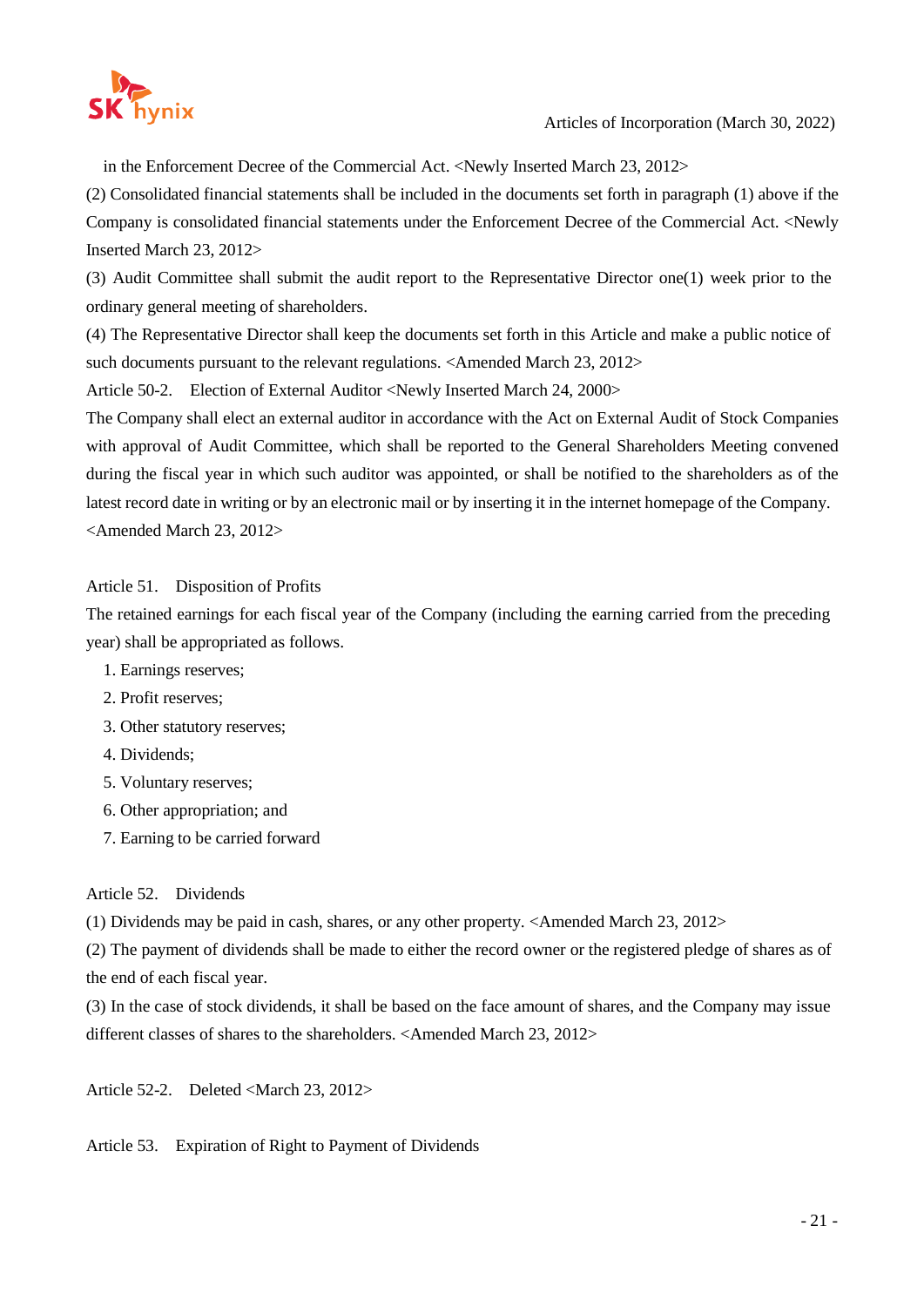

(1) The claim to dividends shall expire if such claim is not exercised for five (5) years.

(2) The dividends to which claim has expired shall be accounted to the Company.

Article 54. Deleted <March 30, 2022>

Article 54-2. Quarterly Dividends <Newly inserted March 30, 2022>

(1) Company may pay quarterly dividends by cash under the Capital Market & Financial Investment Business Act to its shareholders whose names appear in the list of shareholders on the last day of the third, sixth & ninth month respectively of each fiscal years.The payment of dividends shall be made to either the record owner or the registered pledge of shares as of the end of each fiscal year.

(2) Quarterly dividends referred to in subsection 1 above shall be paid by a resolution of the Board of Directors; provided, however, that the specific method and limitation on the amount shall comply with relevant laws and regulations, including Capital Market & Financial Investment Business Act and the Commercial Act. dividends referred to in subsection 1 above shall be paid by a resolution of the Board of Directors; provided, however, that the specific method and limitation on the amount shall comply with relevant laws and regulations, including Capital Market & Financial Investment Business Act and the Commercial Act. (3) If any new shares have been issued prior to the respective record dates specified in subsection 1 above following the commencement date of the current fiscal year (including as a result of capitalization of reserves, stock dividends, requests for conversion of convertible bonds to the capital stock and the exercise of warrant with respect to bonds with warrant), such new shares shall be deemed to have been issued at the end of the immediately preceding quarter with respect to quarterly dividends hereunder.

(4) With respect to quarterly dividends, Article 10-3 shall not apply and Paragraphs (3) of this Article shall prevail.

(5) With respect to payment of quarterly dividends, the same dividend rate as applicable to common shares shall be applied to the different class of shares under these Articles.

(6) The provision of Article 53 shall apply, mutatis mutandis, with respect to the quarterly dividends.

#### CHAPTER VIII. MISCELLANEOUS

Article 55. Occupational Safety and Health Plan

The Company shall establish an Occupational Safety and Health plan each year according to the Occupational Safety and Health Act and relevant laws.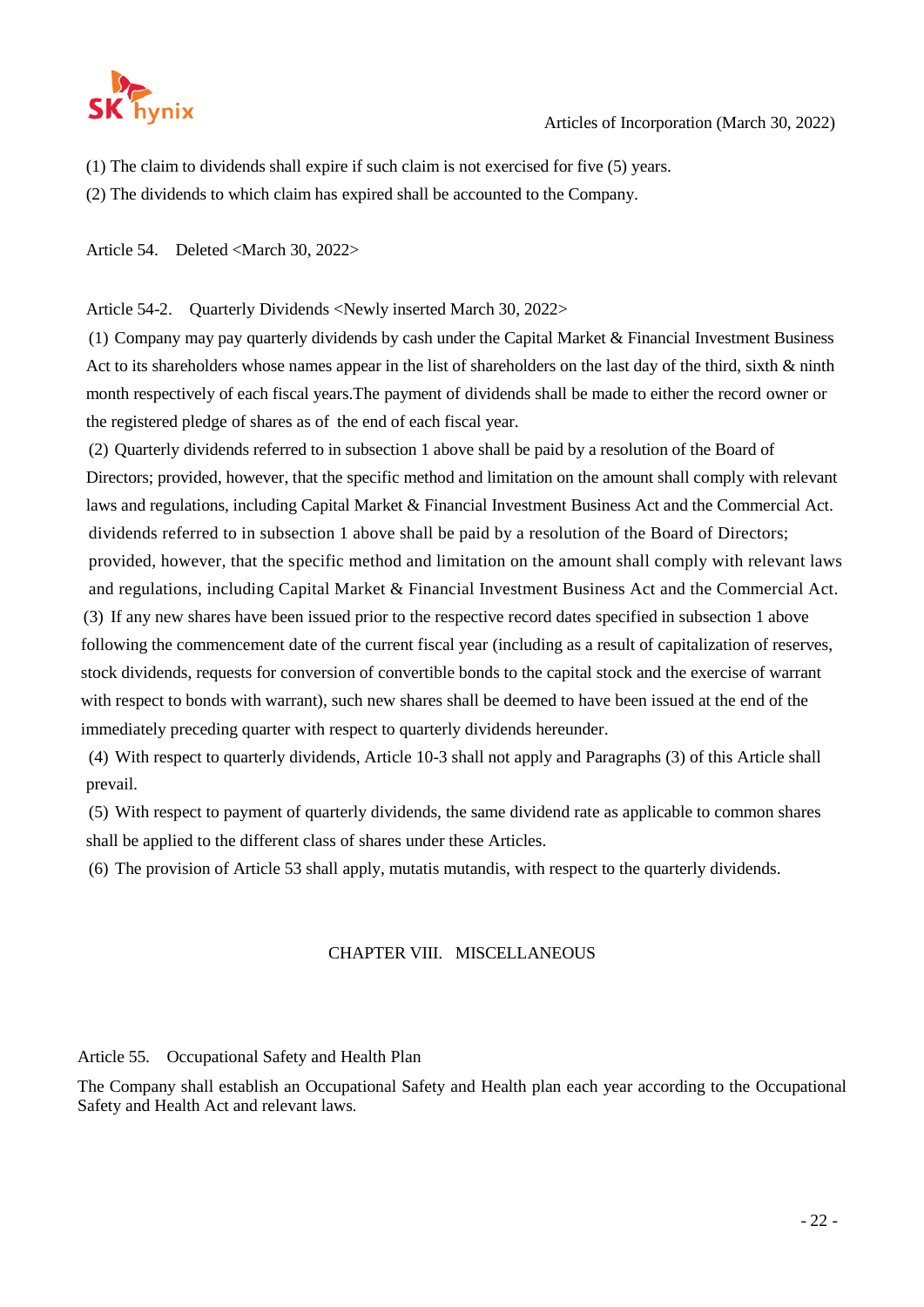

### Addenda (Effective on November 12, 2001)

Article 1. Effective Date

These Articles become effective on November 12, 2001.

Addenda (Effective on February 25, 2003)

Article 1. Effective Date

These Articles become effective on February 25, 2003.

Article 2. Term of Office of Outside Directors Currently In Office

Notwithstanding Article 29-1 of this articles of incorporation, the term of office of outside directors who is currently in office prior to the effective date of this amended articles of incorporation shall be decided by the relevant resolution which elected her/him as outside director.

Addenda (Effective on March 26, 2004)

Article 1. Effective Date These Articles become effective on March 26, 2004.

Article 2. Exercisable Period of Stock Option

The provision set forth in Paragraph 6 of Article 10-2 of this articles of incorporation shall be retroactively applicable for the stock option which already was granted as of the effective date of this amended articles of incorporation.

Addenda (Effective on March 28 2006)

Article 1. Effective Date These Articles become effective on March 28, 2006.

Addenda (Effective on March 26, 2009)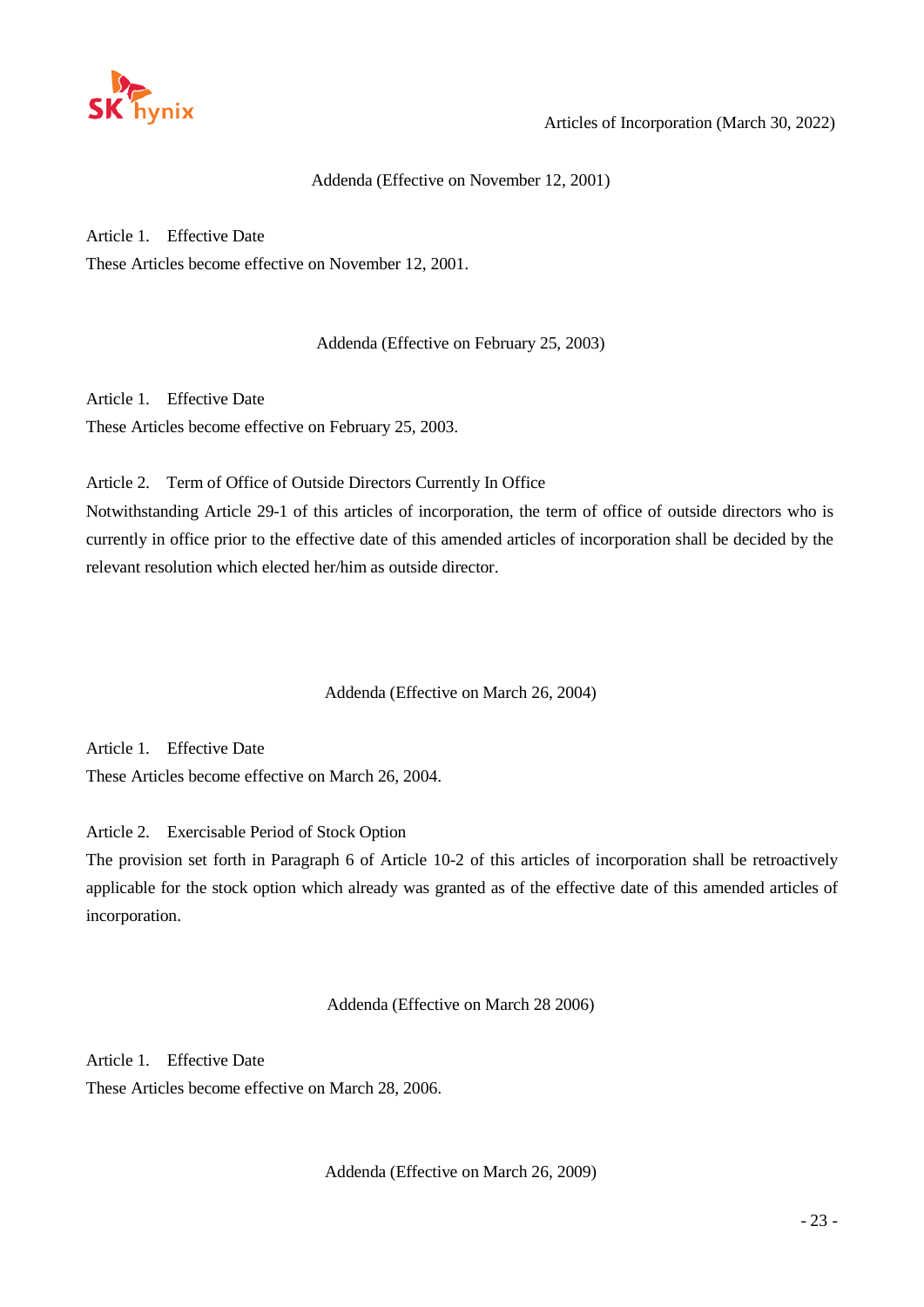

Articles of Incorporation (March 30, 2022)

Article 1. Effective Date These Articles become effective on March 26, 2009.

Addenda (Effective on March 26, 2010)

Article 1. Effective Date These Articles become effective on March 26, 2010.

Addenda (Effective on February 13, 2012)

Article 1. Effective Date

These Articles shall be entered into force on February 13, 2012.

Article 2. Term of Office of a Director elected at an extraordinary general shareholders' meeting on February 13, 2012

Notwithstanding Article 29 of this articles of incorporation, the term of office of a director elected at an extraordinary general shareholders' meeting on February 13, 2012 shall expire upon the time of the closing of the ordinary general meeting on 2015.

Addenda (Effective on March 23, 2012)

# **Article 1. Effective Date**

These Articles shall come into effect on March 23, 2012, provided, however, that provisions of Article 8, 8-2, 8-3, 8-4, 10-2, 14, 14-2, 15, 39, 48-2, 50, 52, 52-2, 54 hereof shall come into effect on April 15, 2012

# **Article 2. Term of Office of the Chairman**

With regard to Article 41 of this Articles, the term of office of the chairman elected at the Board meeting on February 14, 2012 shall hold the term of office until the expiration of the term of office of the director.

Addenda (Effective on March 24, 2017)